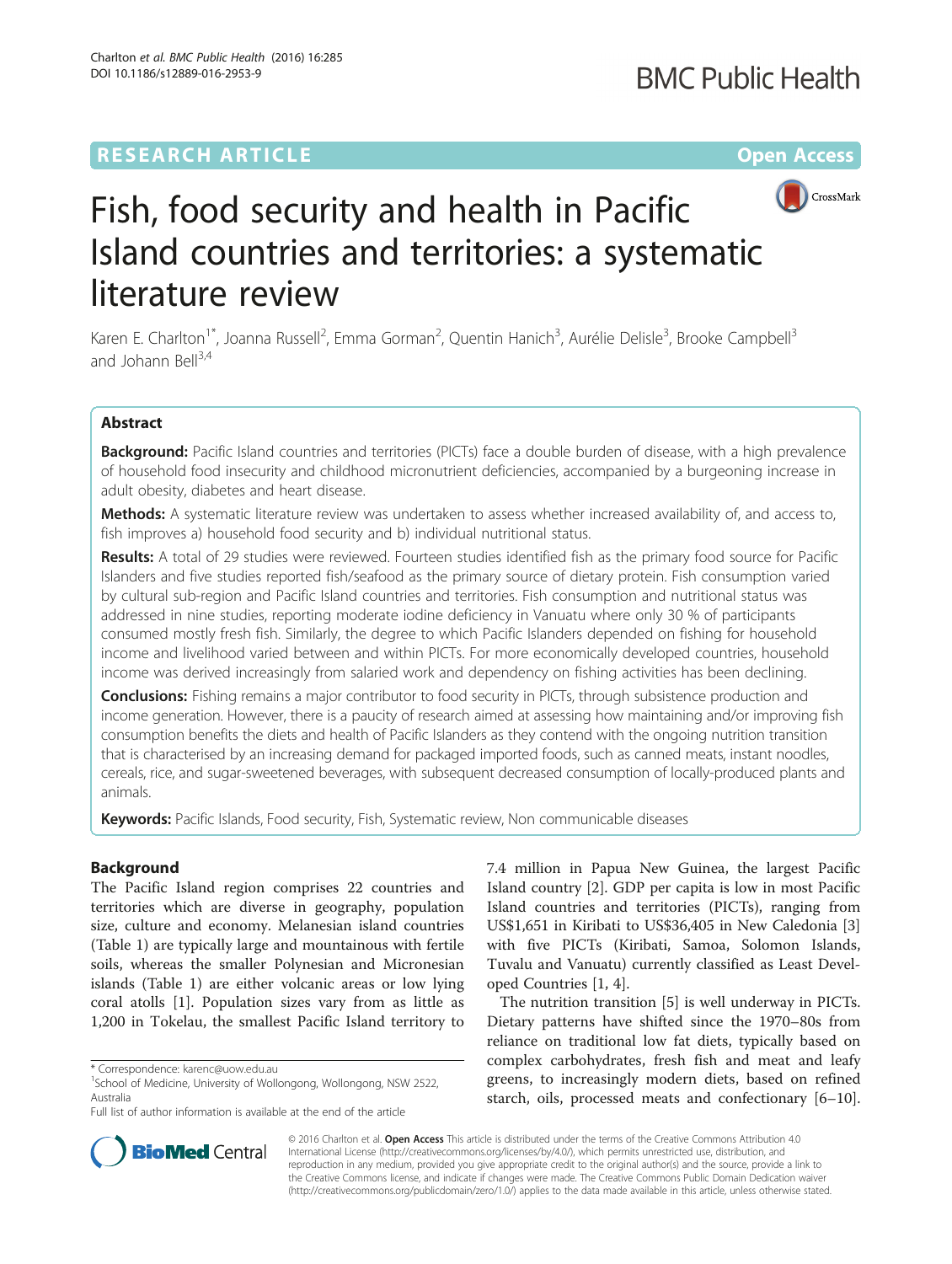<span id="page-1-0"></span>Table 1 Pacific Island countries and territories

| Melanesian       | Polynesian        | Micronesian                    |
|------------------|-------------------|--------------------------------|
| Fiji             | American Samoa    | Federated States of Micronesia |
| New Caledonia    | Cook Islands      | Guam                           |
| Papua New Guinea | French Polynesia  | Kiribati                       |
| Solomon Islands  | Niue              | Marshall Islands               |
| Vanuatu          | Pitcairn Island   | Nauru                          |
|                  | Samoa             | Northern Marianas Islands      |
|                  | Tonga             | Palau                          |
|                  | Tokelau           |                                |
|                  | Tuvalu            |                                |
|                  | Wallis and Futuna |                                |

This relatively rapid transition in the Pacific Island region has resulted in an increasing demand for packaged imported foods, such as canned meats, instant noodles, cereals, rice, and sugar-sweetened beverages, with subsequent decreased consumption of locally-produced plants and animals, leading to high vulnerability to food insecurity [[11](#page-23-0)]. Moreover, such diets have been identified as a major contributor to the double burden of communicable and non communicable diseases (NCDs) in the region [\[6](#page-23-0), [12](#page-23-0)]. NCDs now account for between 60 and 80 % of all deaths in the region [\[13, 14](#page-23-0)] and the prevalence of diabetes and obesity are among the highest in the world [[15](#page-23-0)]. At the same time, the incidence of malnutrition and vitamin and mineral deficiencies continue to be major public health concerns [[16, 17\]](#page-23-0). Iron-deficiency anaemia, which is associated with impaired cognitive and motor development, low birth weight and prematurity [\[18, 19\]](#page-23-0), affects up to 57 % of the population in some PICTs (mostly children and women) [\[20\]](#page-23-0). As has been reported in other low-income countries [\[21](#page-23-0)–[26](#page-23-0)], it is not uncommon to find both malnourished children and overweight/obese adults co-residing in the same household [[12](#page-23-0)].

Food security, defined as the physical, social and economic ability to access sufficient, safe and nutritious food, is already identified as under threat in many PICTs due to the dietary shifts caused by changes in population growth, urbanisation and climate [\[1](#page-23-0), [27\]](#page-23-0). It is evident that significant economic, environmental and population health reforms will be required to ensure that Pacific Island populations have reliable sources of affordable and nutritious food in the future [[28](#page-23-0)].

Across the globe, fish and fisheries have been identified as being a crucial element in achieving food security, particularly in less-developed countries [[29, 30\]](#page-23-0). In the Pacific Island region, the major contribution of fisheries to livelihoods, revenue and development is undisputed. Fish contribute substantially to both the subsistence and market-based economies of PICTs, and national rates of fish consumption are among the highest in the world [[27\]](#page-23-0). It is acknowledged that increased fish supplies are needed to meet growing food security demands [\[31](#page-23-0)]. However, there is a lack of information regarding the contribution of fish consumption to overall nutritional adequacy and health status in PICT populations.

Here, we report the findings of a systematic literature review undertaken to explore how availability of fresh fish affects the nutritional status of Pacific Island populations. The review considered both direct benefits of fish consumption to nutritional status, as well as indirect benefits to nutritional status and food security resulting from improvements in livelihoods related to fishing.

#### **Mathods**

The following PICO (participants, interventions, comparisons and outcomes) question formed the basis for the systematic literature review: Among Pacific Islanders, does increased availability of and/or access to fish, compared to reduced availability or access, improve a) household food security and b) individual nutritional status? Depending on individual study designs, relative availability or access to fish was compared between communities or provinces within a single country, or between countries and/or the three Pacific sub-regions. In the case of studies conducted over different time periods, this was also analysed as change over time. For the purpose of this review, household food security is used in the context of either an individual within a household or a household comprising more than a single person. In relation to nutritional status, the influence of fish consumption on both under and over-nutrition was considered. Pacific Islanders were defined as individuals residing in the following PICTs: Commonwealth of the Northern Mariana Islands, Cook Islands, Federated States of Micronesia, Fiji, French Polynesia, Guam, Kiribati, Marshall Islands, Nauru, New Caledonia, Niue, Palau, Papua New Guinea, Pitcairn Island, Samoa, American Samoa, Solomon Islands, Tokelau, Tonga, Tuvalu, Vanuatu and Wallis and Futuna.

In December 2014, systematic searches were conducted using three major online academic literature databases. The Scopus database was searched using varying combinations of keywords, as listed in Table [2](#page-2-0). Seven separate searches were conducted, with no new relevant articles being identified after search four. Additional searches were conducted in Web of Science and Medline databases using the same search strategy.

Articles from the peer-reviewed literature in English published between 2004 and December 2014 were eligible for inclusion if they addressed either fish consumption amongst Pacific Islanders and/or the contribution of fishing activities to the livelihoods of Pacific Island people. Fish consumption could include either fresh or canned fish. Fishing activities could relate to both commercial and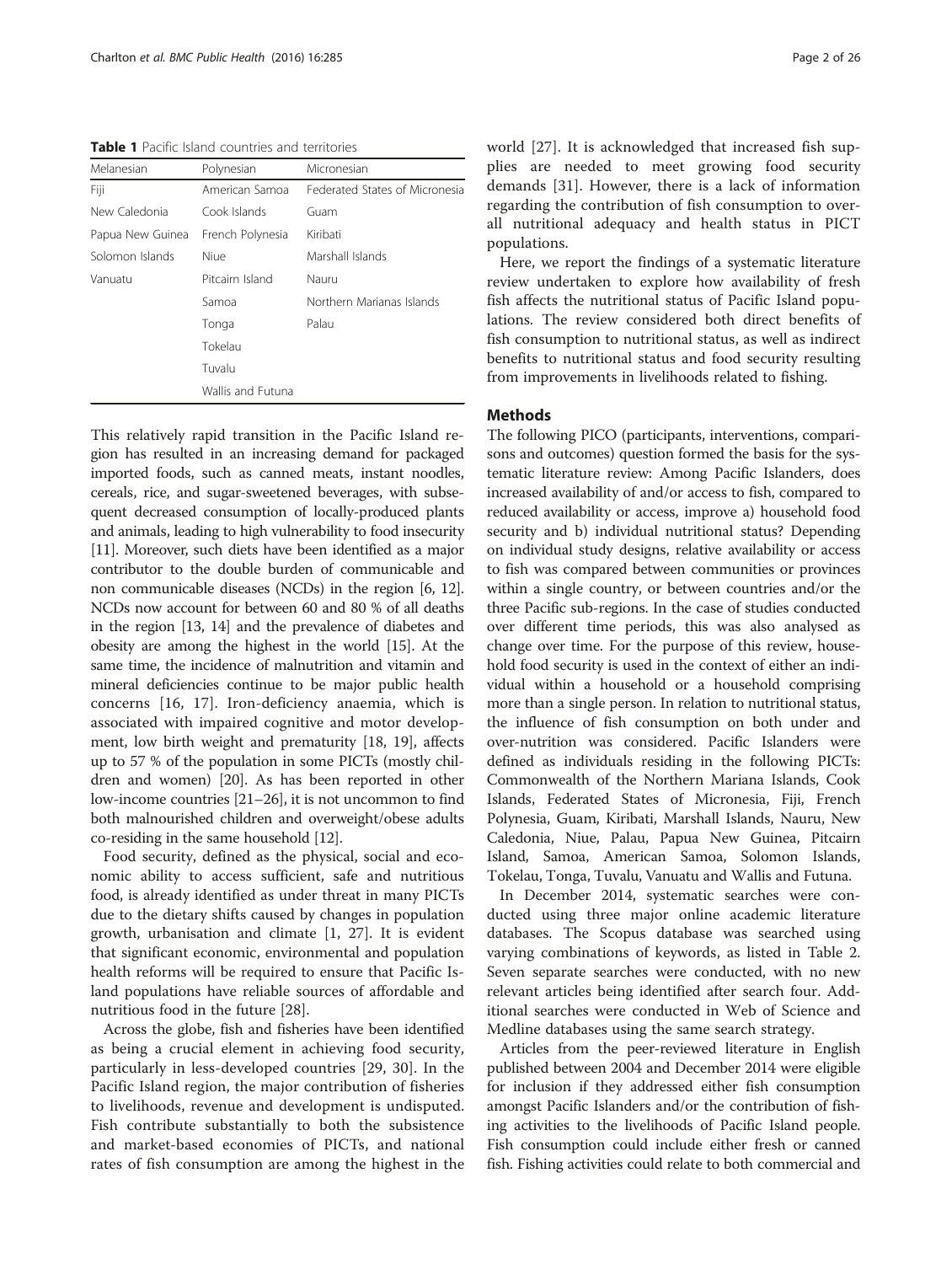#### <span id="page-2-0"></span>Table 2 Search terms used to identify articles for review

| Keywords |                                                                                                                                                                                                                                                                                                                                                                          |
|----------|--------------------------------------------------------------------------------------------------------------------------------------------------------------------------------------------------------------------------------------------------------------------------------------------------------------------------------------------------------------------------|
|          | "Pacific Island*" OR Kiribati OR Tuvalu OR Micronesia OR "Papua New Guinea" OR Nauru OR Palau OR "Solomon Island*" OR "Marshall<br>Island*" OR Samoa OR "American Samoa" OR "Cook Island*" OR Fiji OR "New Caledonia" OR Tokelau OR "French Polynesia" OR Niue OR<br>"Fonga OR Guam OR Vanuatu OR "Pitcairn Island" OR "Wallis and Futuna" OR "Northern Mariana Island*" |
| AND      | Fish*                                                                                                                                                                                                                                                                                                                                                                    |
| OR.      | "Food securit*" OR "food insecurit*" OR "food suppl*"                                                                                                                                                                                                                                                                                                                    |
| OR.      | Nutrition OR "nutrition* status" OR "nutrition* outcomes" OR malnutrition OR "under nutrition" OR diet OR wasting OR stunting OR<br>underweight                                                                                                                                                                                                                          |

\*denotes that any word preceded by this term could be included as a search term

subsistence practices. Exclusion criteria were: review articles, studies focused on historical fish consumption in PICT communities, studies of institutionalised individuals, studies focused on the contribution of the fishing industry to a country's national revenue or gross domestic product and studies describing fishing and fisheries, such as annual fish catch, that did not relate the activity to income generation or provision of subsistence.

As a broad range of search terms were needed to identify articles relevant to both nutrition and food security, the initial database search returned a large number of records. To remove subject areas irrelevant to the review, exclusions were made using database functions (Table 3). Records were exported to EndNote version X7 and duplicates removed. A title and abstract search was carried out to screen records against the inclusion and exclusion criteria. Eligibility of any remaining articles was determined through a full text assessment. Where there were aspects of doubt over a study's eligibility, the

Table 3 Subject areas excluded using database functions

| Scopus                                            | Web of Science                                     | Medline                   |  |  |
|---------------------------------------------------|----------------------------------------------------|---------------------------|--|--|
|                                                   |                                                    |                           |  |  |
| Neuroscience                                      | Parasitology                                       | Function not<br>available |  |  |
| Psychology                                        | Toxicology                                         |                           |  |  |
| Computer science                                  | Infectious diseases                                |                           |  |  |
| Dentistry                                         | Pharmacology and<br>pharmacy                       |                           |  |  |
| Chemical engineering                              | Nuclear science<br>technology                      |                           |  |  |
| Engineering                                       | Clinical neurology                                 |                           |  |  |
| Mathematics                                       | Neurosciences                                      |                           |  |  |
| Material sciences                                 | Surgery                                            |                           |  |  |
| Physics and astronomy<br>Pharmacology, toxicology | Medicine research<br>experimental                  |                           |  |  |
| and pharmaceutics                                 | Engineering chemical<br>Virology                   |                           |  |  |
|                                                   | Computer science<br>interdisciplinary applications |                           |  |  |
|                                                   | Radiology nuclear medicine<br>medical imaging      |                           |  |  |
|                                                   | Operations research<br>management science          |                           |  |  |

investigator conducting the search (EG) sought a second and third opinion from other members of the research team. The review followed the PRISMA guidelines [[32](#page-23-0)] for reporting systematic literature reviews.

Online resources, including the websites of the Food and Agricultural Organisation (FAO), the World Health Organisation (WHO), the World Bank, WorldFish, the Secretariat of the Pacific Community and the United Nations International Children's Emergency Fund were also searched using the same approach to identify relevant grey literature.

Additionally, one country from each of the three cultural sub-regions within the Pacific Islands was examined in more detail to identify economic, demographic and health differences among sub-regions. These islands were Vanuatu in Melanesia, Kiribati in Micronesia and Tonga in Polynesia.

#### Results

A total of 31 articles were identified for inclusion in the final review (Fig. [1](#page-3-0)). In two instances, two articles described results from the same study [[33](#page-23-0)–[36](#page-23-0)], and all four articles were included in this review. The findings are summarised, by country, according to two themes, fish consumption (shown in Table [4](#page-4-0)) (33–55, 57–59), and contribution of fishing to household income (shown in Table [5\)](#page-11-0) (37, 42, 43, 45, 60-64). In addition, the three sub-regional case studies are described in Tables [6](#page-14-0), [7](#page-15-0) and [8](#page-16-0). Only relevant papers identified using the defined search strategy are cited in the tables whereas additional sources of information are included in the Discussion.

#### Fish consumption

#### Fish intake in Pacific Islanders

Fish was identified as a primary food source for Pacific Islanders in 15 studies [\[36](#page-23-0)–[50\]](#page-24-0) although the amount and type of fish consumed varied based on factors such as geographical location and socio-economic status. The following section describes the patterns in Pacific Island fish intake reported in these studies.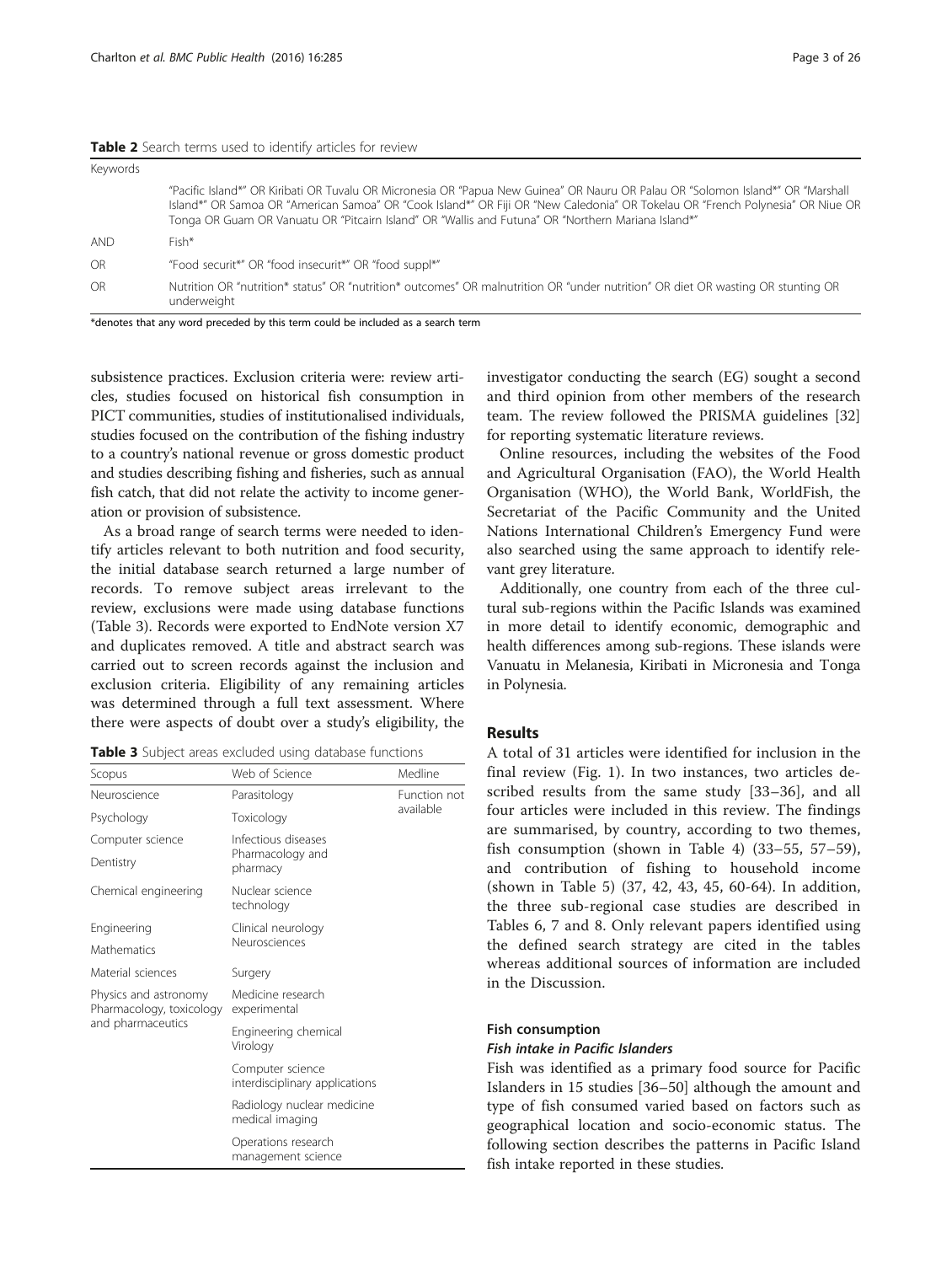<span id="page-3-0"></span>

#### American Samoa

A study of subsistence fishing practices in two outer islands of American Samoa found that 89 % of the fish harvest was consumed locally, with the remainder being sent to family members on other islands. Interviews with local elders suggested that fishing activities had not changed much over their lifetime and that there were ample fish resources still available [[47\]](#page-24-0).

#### Federated States of Micronesia

In Pohnpei, an island in the Federated States of Micronesia (FSM), 79 % of adults reported frequent consumption of fresh fish and/or seafood with locallycaught fresh fish and/or seafood consumed 4.8 days/ week compared to 2.4 days/week for imported fish and/ or seafood, including canned fish [\[37](#page-23-0)]. This contrasts to results from the Health Behaviour and Lifestyle of Pacific Youth study (HBLPY), which reported that fresh fish was consumed by only 42 % of 15-year-old students at seven schools in Pohnpei, whereas there was high

consumption of processed foods such as canned meat and carbonated beverages [[40](#page-24-0)].

## Fiji

Fish intake in Fiji was assessed by Kuster et al.[[45\]](#page-24-0) and Turner et al. [[42\]](#page-24-0). In a comparison of subsistence fishing patterns between 1982 and 2002 on Ono-i-Lau Island, Kuster et al.[[45](#page-24-0)] found that fresh fish remained the main source of dietary protein (finfish  $261$  g  $\pm$  90/person/day in 1982 and 269 g  $\pm 100$ /person/day in 2002) for villagers over a 20 year time span. Consumption of tinned fish doubled from 9 g per person per day to 19 g per person per day over the same period. In the remote Lau islands, local fishers and senior heads of households reported the frequency of consuming fresh fish had declined over the previous 10 years to an average current consumption level of three days per week. The decline in frequency of fish consumption was associated with higher household income. In Naikeleyaga, the Lau island village with the highest annual household income, participants reported the frequency of fish consumption declined from four to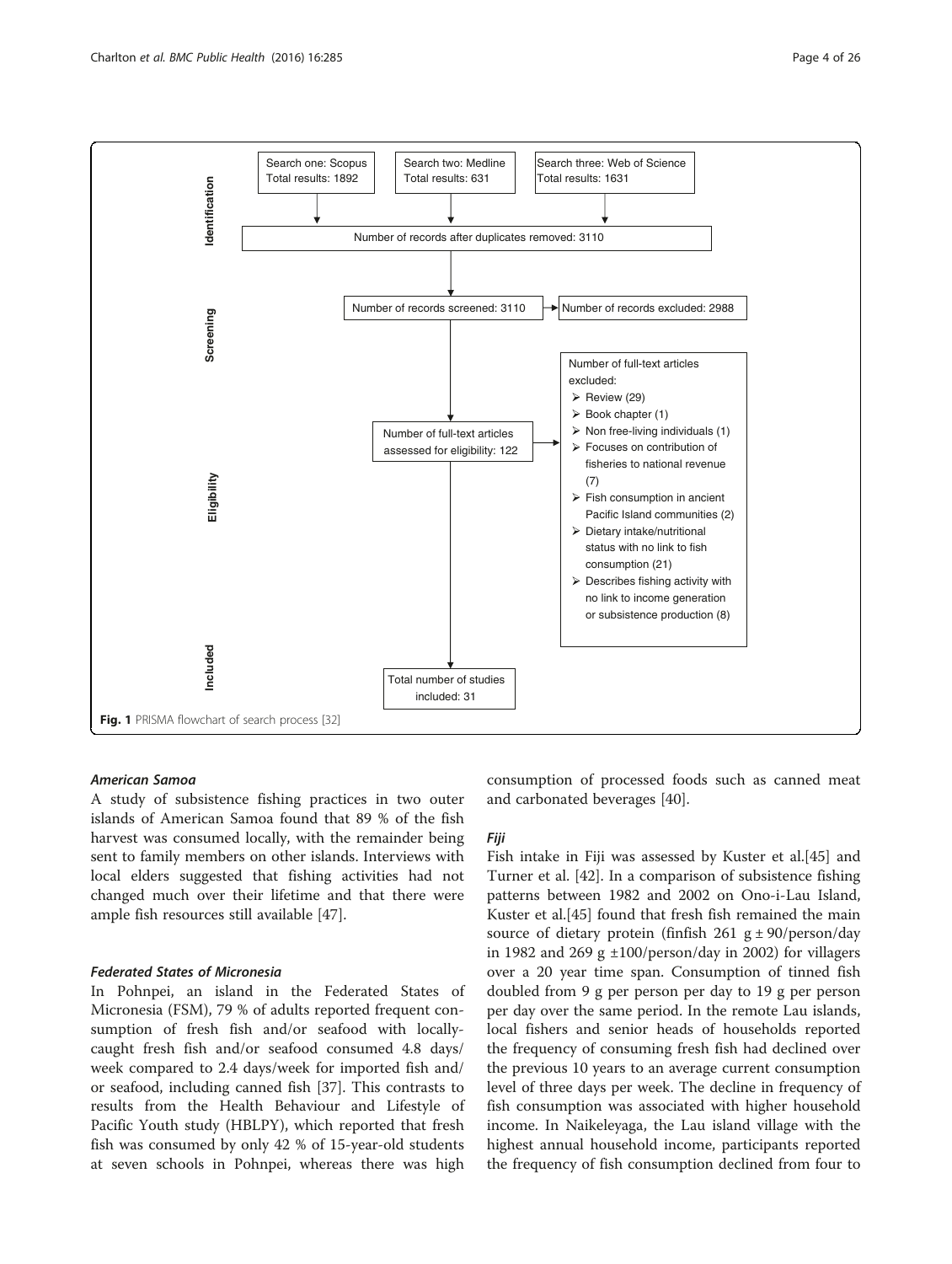| Reference                                          | Population                                                                             | Designb                                                                                                                   | Outcome measures <sup>b</sup>                                                                                                                                                              | Key findingsb                                                                                                                                                                                                                                                                                                                                                                                                                                                                                                                                                                      |
|----------------------------------------------------|----------------------------------------------------------------------------------------|---------------------------------------------------------------------------------------------------------------------------|--------------------------------------------------------------------------------------------------------------------------------------------------------------------------------------------|------------------------------------------------------------------------------------------------------------------------------------------------------------------------------------------------------------------------------------------------------------------------------------------------------------------------------------------------------------------------------------------------------------------------------------------------------------------------------------------------------------------------------------------------------------------------------------|
| Melanesia                                          |                                                                                        |                                                                                                                           |                                                                                                                                                                                            |                                                                                                                                                                                                                                                                                                                                                                                                                                                                                                                                                                                    |
| Fiji                                               |                                                                                        |                                                                                                                           |                                                                                                                                                                                            |                                                                                                                                                                                                                                                                                                                                                                                                                                                                                                                                                                                    |
| Hedges et al.<br>$[54]$                            | 20 non-pregnant<br>non nursing females<br>in Verata                                    | Cross sectional study:<br>a) Food records - food<br>and beverages consumed<br>over two x weekly periods,<br>3 weeks apart | Energy derived from<br>protein, fat and carbohydrate<br>(CHO), intake of protein and<br>sources of protein intake                                                                          | Mean energy from protein/carbohydrate/<br>fat over the 2 weeks was 13 %/66 %/21 %<br>respectively. Mean intake of energy was<br>9080 KJ/day.<br>Mean intake of protein was 70.6 g.<br>Primary sources of protein were cereals<br>(3.7 % of protein energy) followed by<br>fish (3.4 %), meat (1.7 %) and shell<br>fish (1.5 %). Higher consumption of<br>marine foods was associated with<br>lower cereal intake (-0.54).                                                                                                                                                          |
| Kuster et al. [45]                                 | Ono-i-Lau Island30<br>senior heads of<br>households in<br>198259 households<br>in 2002 | Cross sectional                                                                                                           | Mean weekly household income<br>and fish yield per capital.<br>Daily fish intake per capita (g)<br>and contribution of marine<br>sources to protein intake.                                | Total annual landings of finfish<br>decreased by 27 % from 1982<br>to 2002<br>No significant change in yield<br>of finfish per capita of population<br>(96.9 kg per capita/year in 1982<br>to 93.7 kg capita/year in 2002)<br>Seafood remained the main<br>source of protein between<br>1982 and 2002.<br>Consumption of canned<br>fish increased from 9<br>g/man/day to 19 g/man/day                                                                                                                                                                                              |
| Turner et al. [42]                                 | Lau Province, 25<br>experienced local<br>fishers53 senior<br>heads of households       | Cross sectional<br>Semi structured<br>face-to-face interviews                                                             | Time spent fishing, importance<br>of fishing for income generation,<br>patterns of fish consumption and<br>awareness of ecological change<br>within the local goligoli<br>(fishing ground) | No significant change in overall time<br>spent fishing in the past 6-10<br>years.Income-generating activities had<br>increased in importance over previous10<br>years relative to fishing activities Consumption<br>of fresh fish was significantly lower compared<br>to estimates of past consumption $(Z = -3.774,$<br>$p < 0.001$ ).<br>Greatest decline in fish consumption was<br>associated with highest mean household<br>income.Of the 80-100 % of households<br>that engaged in fishing, only 7 % of<br>households ranked fishing as the primary<br>household occupation. |
| New Caledonia                                      |                                                                                        |                                                                                                                           |                                                                                                                                                                                            |                                                                                                                                                                                                                                                                                                                                                                                                                                                                                                                                                                                    |
| Guillemot et al.<br>$[44]$<br>Labrosse et al. [50] | 146 local fishers on<br>the North west coast                                           | Cross sectional study:<br>Face-to-face<br>questionnaire                                                                   | Average number of fishing<br>trips per year, average catch<br>per fishing trip (kg) and annual<br>reef fish consumption per capita                                                         | Total catches of reef fish estimated at<br>169 t/year.7720 fishing trips made/year.<br>Mean catch per fishing trip per boat was<br>23 kg.Annual reef fish consumption<br>estimated at 18 kg/person/year                                                                                                                                                                                                                                                                                                                                                                            |

## <span id="page-4-0"></span>Table 4 Characteristics and main findings of studies assessing fish consumption<sup>a</sup>

Labrosse et al. [[50](#page-24-0)]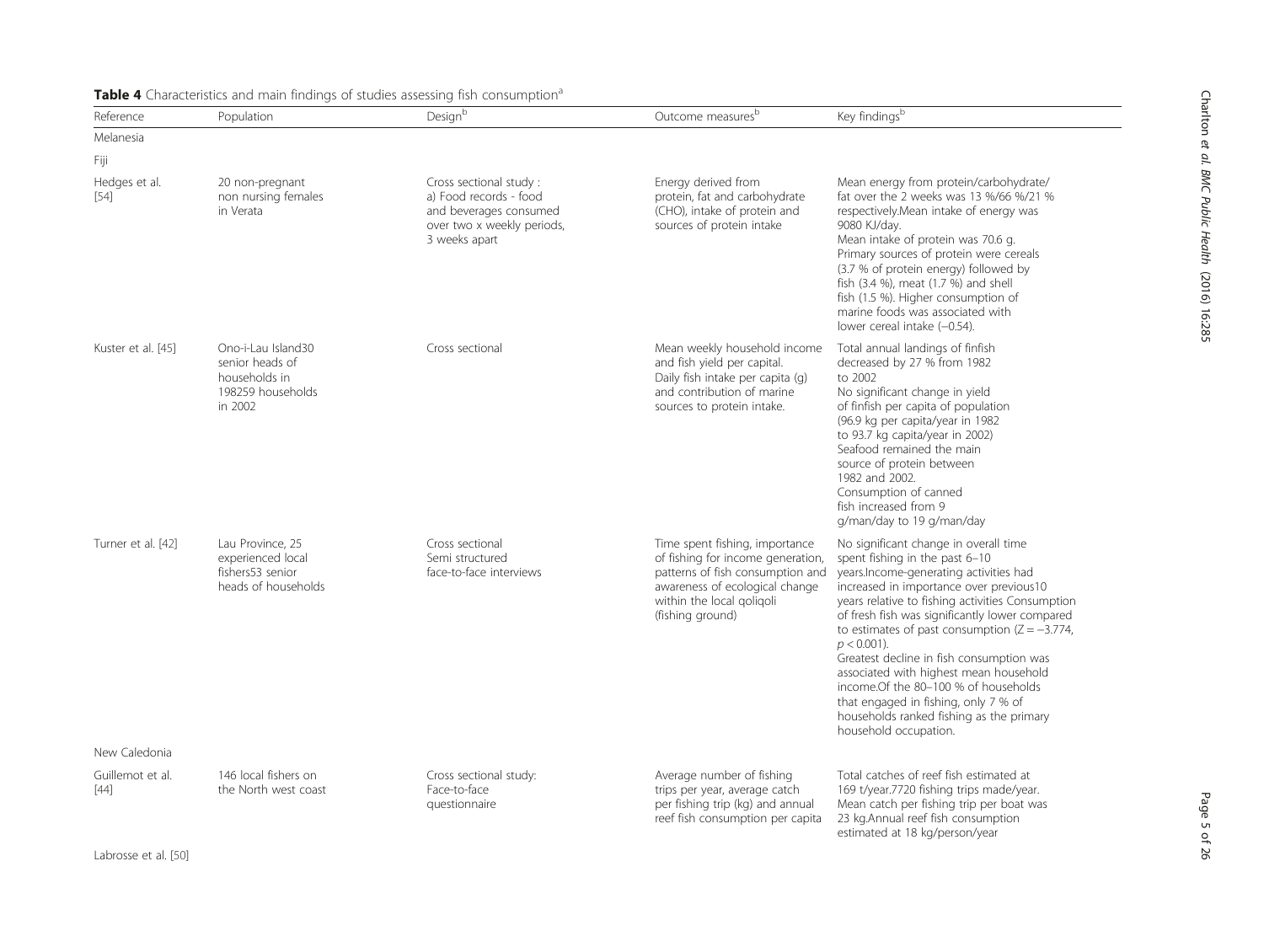|                             |                                                                                                                                                                                   | Table 4 Characteristics and main findings of studies assessing fish consumption <sup>a</sup> (Continued)                                                |                                                                                                                    |                                                                                                                                                                                                                                                                                                                                                                                                                                                                                                |
|-----------------------------|-----------------------------------------------------------------------------------------------------------------------------------------------------------------------------------|---------------------------------------------------------------------------------------------------------------------------------------------------------|--------------------------------------------------------------------------------------------------------------------|------------------------------------------------------------------------------------------------------------------------------------------------------------------------------------------------------------------------------------------------------------------------------------------------------------------------------------------------------------------------------------------------------------------------------------------------------------------------------------------------|
|                             | 646 individuals aged<br>over 7 years, in the<br>Northern Province                                                                                                                 | Cross sectional study:<br>Face-to-face 13-item<br>questionnaire                                                                                         | Weekly and annual fish<br>intake, quantity of fish<br>per meal (q), subsistence<br>versus purchased fish<br>intake | Only 1.3 % of the participants reported<br>never eating fish. 85 % of participants<br>ate fish 1 or more times a week, with<br>45 % of these eating fish 2-3 times/week<br>and 11 % consuming fish 1-2/day.Average<br>weekly consumption of fish was 4.8<br>meals $\pm$ 0.7.<br>Average quantity of fish consumed at<br>a meal was 233 $q \pm 16$ g.92 % percent<br>of annual fish consumption was classified<br>as subsistence with only 8 % purchased.                                       |
| Leopold et al.<br>$[48]$    | 38 households on<br>Ouvea Island                                                                                                                                                  | Cross sectional study:<br>Face-to-face household<br>questionnaire                                                                                       | Annual fish consumption<br>per household and per<br>consumption unit (CU)                                          | Annual fish consumption per household<br>was a mean 289 kg.Mean fish consumption<br>per CU was 63 kg ± 9.7 kg (SD).Subsistence<br>production was the main source of supply<br>of fish for two thirds of households, followed<br>by gifts and purchases from the market.                                                                                                                                                                                                                        |
| Solomon Islands             |                                                                                                                                                                                   |                                                                                                                                                         |                                                                                                                    |                                                                                                                                                                                                                                                                                                                                                                                                                                                                                                |
| Aswani & Furusawa<br>$[52]$ | Five villages in the Roviana<br>Lagoon, 106 adult males and<br>females 574 males and females<br>aged ≥15 years 437 males and<br>females ≥18 years(231 in 2001<br>and 206 in 2005) | Cross sectional<br>Face-to-face semi-structured<br>interviews, 24 h dietary recall<br>Anthropometric assessment<br>and 1 h dietary recall questionnaire | Contribution of marine<br>resources to protein i<br>ntakeEnergy (MJ)<br>and protein (g) intake                     | 64 - 100 % of all participants identified<br>fish as the main source of protein<br>consumed by their householdMales<br>and females consumed a sufficient amount<br>of protein according to the FAO/WHO/UNU<br>reference values 1985. Between 2001 and<br>2005 mean energy intake in both males<br>$(P < 0.01)$ and females ( $P < 0.0001$ ) increased.<br>There were no statistically significant changes<br>in BMI for either males or females between<br>2001 and 2005.                      |
| Mertz et al.<br>$[41]$      | 46 heads of households<br>in Tikopia                                                                                                                                              | Cross sectional<br>Face-to-face household<br>questionnaire                                                                                              | Fish and meat intake;                                                                                              | Fish consumed daily by 72 % of households.<br>Main source of dietary protein was fish<br>Imported canned fish and meat were eaten<br>when available, but was rarely available.                                                                                                                                                                                                                                                                                                                 |
| Papua New Guinea            |                                                                                                                                                                                   |                                                                                                                                                         |                                                                                                                    |                                                                                                                                                                                                                                                                                                                                                                                                                                                                                                |
| van der Heijden<br>$[57]$   | 609 individuals residing in<br>high, middle and low altitude<br>villages in the Ramu catchment<br>and 204 fishers from the Yonki<br>Reservoir (high altitude)                     | Cross sectional study:<br>Structured face-to-face<br>interviews                                                                                         | Contribution of fish<br>to intake of animal<br>based foods                                                         | Fish and other aquatic animals caught in<br>nearby waters contributed 7.7 % of food<br>from animal sources for high and middle<br>altitude participants. Fish was the most<br>important source of animal protein for low<br>altitude respondents (41 % of all food from<br>animal sources) and the second most<br>important source for respondents at<br>Yonki Reservoir (25 % of all food from animal<br>sources).Canned fish and lamb flaps were the<br>most commonly purchased animal foods |
| Vengiau et al. [34]         | 70 adult Naasioi migrants<br>residing in Port Moresby<br>aged 18-65 years                                                                                                         | Cross sectional study:Face-to-face<br>39-item FFQ (foods were classified<br>as 'traditional foods' or 'store foods')                                    | Association between<br>socio-economic status<br>and food intake type                                               | "Socio-economic index" was positively<br>correlated with greater consumption of<br>"traditional foods" e.g., bananas, tubers,                                                                                                                                                                                                                                                                                                                                                                  |

(2016) 16:285

Page 6 of 26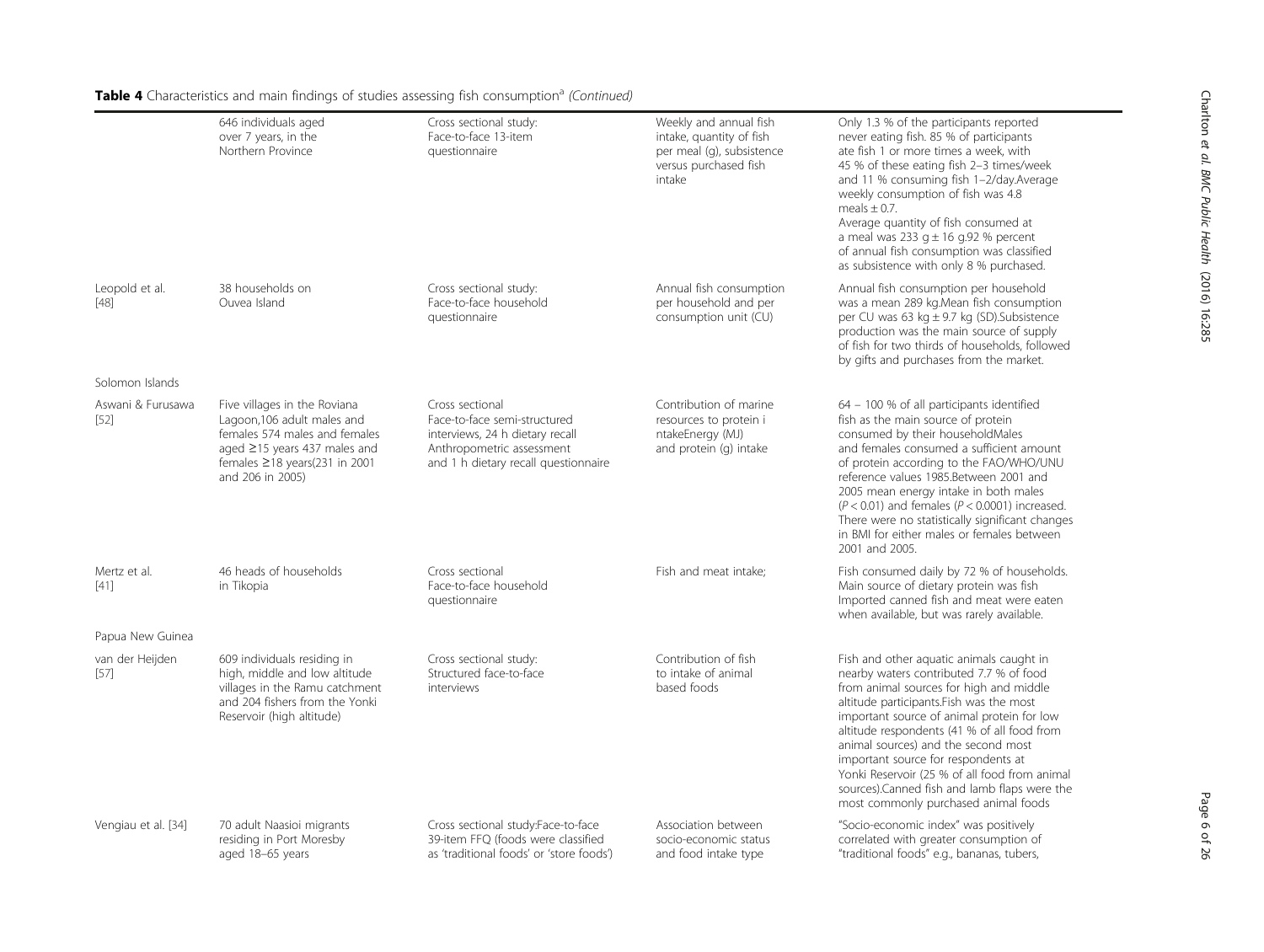Table 4 Characteristics and main findings of studies assessing fish consumption<sup>a</sup> (Continued)

|                           |                                                                                                                   | Assessment of household socio-economic<br>status determined by fortnightly income,<br>educational level, house type and number<br>of household possessions                             |                                                                                                                                           | fruits and vegetables compared to<br>"store foods" e.g., rice, noodles, canned<br>fish and soft drink ( $P = 0.04$ )                                                                                                                                                                                                                                                                                                                                                                                                                                                                                                                                                                                                                                                                                                                                                  |
|---------------------------|-------------------------------------------------------------------------------------------------------------------|----------------------------------------------------------------------------------------------------------------------------------------------------------------------------------------|-------------------------------------------------------------------------------------------------------------------------------------------|-----------------------------------------------------------------------------------------------------------------------------------------------------------------------------------------------------------------------------------------------------------------------------------------------------------------------------------------------------------------------------------------------------------------------------------------------------------------------------------------------------------------------------------------------------------------------------------------------------------------------------------------------------------------------------------------------------------------------------------------------------------------------------------------------------------------------------------------------------------------------|
| Vengiau et al. [35]       | 70 adult Naasioi<br>migrants residing<br>in Port Moresby<br>aged 18-65 years                                      | Cross sectional study:<br>Face-to-face 39-item FFQ<br>to establish key dietary patterns<br>Anthropometric assessment<br>including height (cm), weight<br>(kg), and blood pressure (BP) | Identification of key dietary<br>patternsAssociation between<br>dietary pattern and BMI ( $\text{kg/m}^2$ )<br>and blood pressure (mm Hg) | Two dietary patterns emerged. Traditional diet'<br>- which was correlated with consumption<br>of bananas, tubers, other sweet potato,<br>pawpaw and leafy greens and negatively<br>correlated with consumption of rice, canned fish<br>and soft drinks. The second dietary<br>pattern was correlated with consumption of<br>store bought foods e.g., rice, noodles, canned<br>fish and soft drinksMedian BMI was 27 in<br>females and 29 in males. 38 % of females<br>and 23 % of males classified as obese (BMI $\geq$ 30).<br>Systolic BP was > than 140 mm Hg in 8 % of<br>females and 19 % of malesDiastolic BP was ><br>than 90 mm Hg in 10 % of females and 13 %<br>of males. No association was found between<br>cardiovascular risk factors (BMI and BP) and<br>dietary patterns                                                                              |
| Republic of Vanuatu       |                                                                                                                   |                                                                                                                                                                                        |                                                                                                                                           |                                                                                                                                                                                                                                                                                                                                                                                                                                                                                                                                                                                                                                                                                                                                                                                                                                                                       |
| Dancause et al.<br>$[46]$ | 425 children and 559 adults<br>on three islands varying in<br>economic development<br>(Ambae, Aneityum and Efate) | Cross sectional study:<br>Face-to-face behavioural<br>questionnaire24 h dietary<br>recall                                                                                              | Behavourial changes<br>within and among islands<br>associated with economic<br>development                                                | Hypertension or CVD among family members<br>was reported by 19.7 % of participants in<br>Ambae, by 35.3 % in Aneityum and 45.1 % in<br>Ffate.<br>Overweight and obesity amongst family<br>members was reported by 24.8 % of<br>participants in Ambae, 48.0 % in Aneityum<br>and 39.6 % in Efate.<br>Fresh fish intake ranged from approximately<br>10 % in Ambae to 50 % in Aneityum. Meat<br>and/or fish intake was highest in Efate,<br>followed by Aneityum then Ambae ( $P < 0.001$ ).<br>Tinned meat was consumed only monthly or<br>yearly by the majority of participants in Ambae<br>and Aneityum, compared to consumption<br>daily or weekly for 80 % of participants in<br>Ffate.<br>Children in Efate reported taking more<br>processed foods to school compared<br>to children from Aneityum and Ambae who<br>reported taking more local foods to school. |
| Dancause et al.[59]       | 534 males and females<br>aged ≥18 years on three<br>islands: Ambae, Aneityum<br>and Efate                         | Cross sectional study:<br>Face-to-face behavioural<br>questionnaire24 h dietary<br>recall questionnaire<br>Anthropometric assessment<br>including height, weight (kg),                 | Association between fish<br>and meat intake and<br>anthropometric measures                                                                | For males and females means of anthropometric<br>measures were lowest in Ambae (rural),<br>intermediate in Aneityum (rural<br>with tourism) and highest in Efate (suburban).<br>Risk factors for obesity included<br>consuming canned fish (OR 2.91,                                                                                                                                                                                                                                                                                                                                                                                                                                                                                                                                                                                                                  |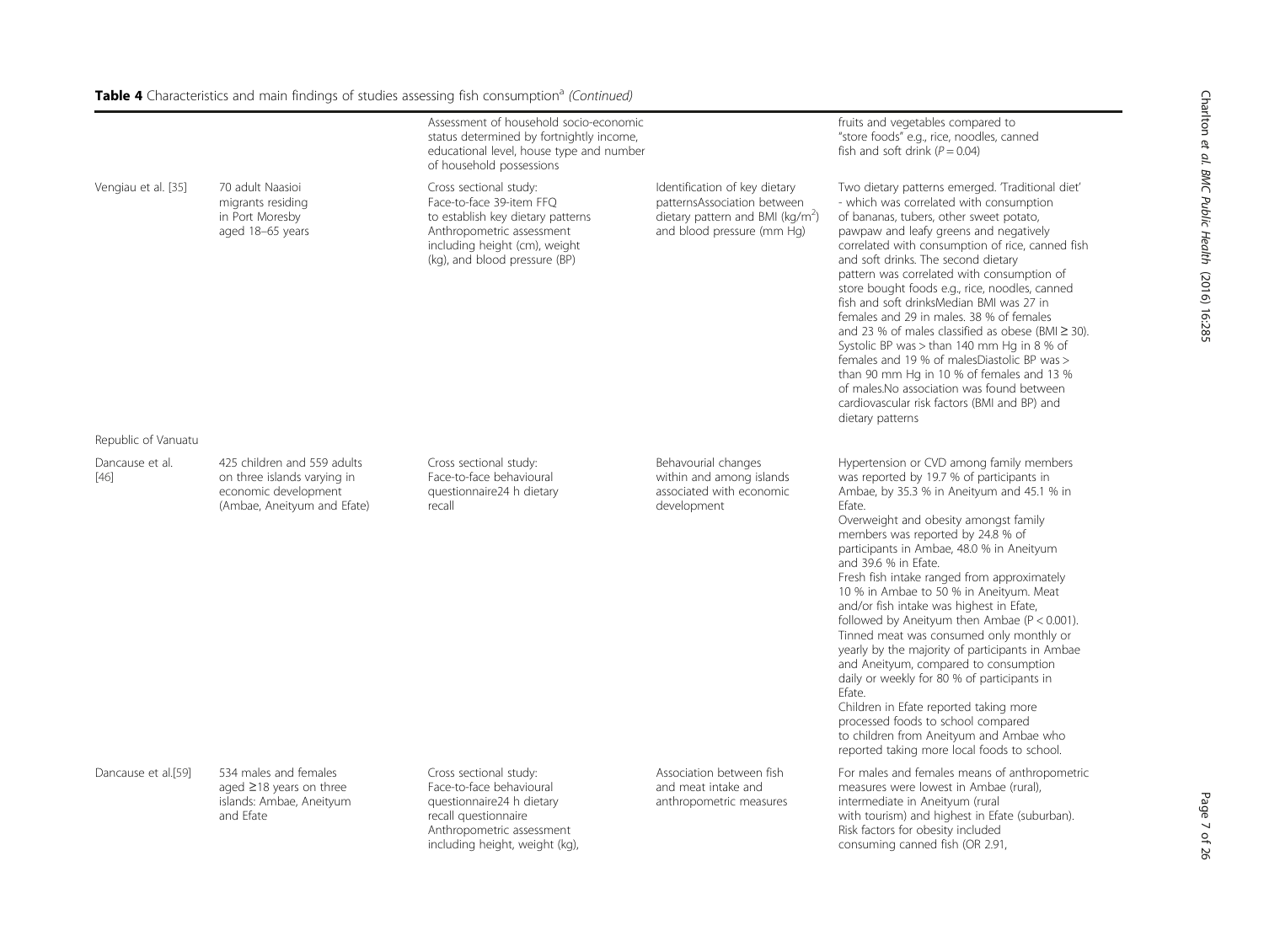## Table 4 Characteristics and main findings of studies assessing fish consumption<sup>a</sup> (Continued)

|                                       |                                                                                                                                              |                                                                                                               |                                                                                                                                                                                                                                  | 95 % CI; $P = 0.020$ ) and consuming multiple<br>fish/meat dishes (OR 3.24, 95 % CI; $P = 0.010$ )                                                                                                                                                                                                                                                                                                                                                                                                                                                                                                                                                                |
|---------------------------------------|----------------------------------------------------------------------------------------------------------------------------------------------|---------------------------------------------------------------------------------------------------------------|----------------------------------------------------------------------------------------------------------------------------------------------------------------------------------------------------------------------------------|-------------------------------------------------------------------------------------------------------------------------------------------------------------------------------------------------------------------------------------------------------------------------------------------------------------------------------------------------------------------------------------------------------------------------------------------------------------------------------------------------------------------------------------------------------------------------------------------------------------------------------------------------------------------|
| Li et al. [39]                        | 153 school children<br>aged 8-10 years from<br>four locations on the<br>island of Tanna                                                      | Cross sectional study:<br>Face-to-face dietary<br>surveySpot urine sample<br>Thyroid volume                   | Intake of fish and type<br>of fish consumed<br>Median urinary iodine<br>excretion (UIE), iodine<br>sufficiency and association<br>between fish consumption<br>iodine sufficiencyAssociation<br>between thyroid volume<br>and UIE | 39 % of children reported eating fish<br>on at least a weekly basis and 44 % on<br>a monthly basis. Canned fish consumption<br>was reported by 70 % of participants.<br>Eating fish at least monthly was associated<br>with urinary iodine sufficiency (UIE > 100 ug/L,<br>$P = 0.011$ ; $P = 0.045$ after adjusting for location,<br>age and sex). Children were moderately iodine<br>deficient and had much larger thyroid<br>glands compared to international reference values.<br>A statistical significant inverse correlation<br>between thyroid volume and UIE for boys<br>$(r = -0.444, P = 0.001; n 77)$ and girls $(r = -0.319,$<br>$P = 0.005$ ; n 76) |
| Polynesia                             |                                                                                                                                              |                                                                                                               |                                                                                                                                                                                                                                  |                                                                                                                                                                                                                                                                                                                                                                                                                                                                                                                                                                                                                                                                   |
| French Polynesia<br>Clero et al. [36] | 229 cases : 203 women and<br>26 men diagnosed with thyroid<br>cancer from 1979 to 2004371<br>controls: matched to cases by<br>sex and age    | Case-control study:<br>66-item FFO                                                                            | Energy intake (kcal),<br>iodine nutrition status<br>and risk of thyroid<br>cancer                                                                                                                                                | Cases consumed a mean 71 g/day of fish and shellfish<br>compared to 83 g/day in controls.lodine nutrition<br>deficiency (<150 ug/day) was observed<br>in 60 % of cases and controls. 30 % had optimal iodine<br>nutrition (150-299 ug/day).Risk of thyroid cancer<br>decreased significantly with increasing<br>consumption of fish ( $P = 0.008$ ) and shellfish<br>$(P = 0.002)$ . Subjects with a severe or moderate iodine<br>nutrition deficiency had a 2.6 times<br>increased risk of thyroid cancer (95 % CI: 1.12,<br>5.93) compared to subjects with optimal iodine<br>nutrition status.                                                                 |
| Clero et al.[33]                      | 229 cases : 203 women<br>and 26 men diagnosed<br>with thyroid cancer from<br>1979 to 2004371 controls:<br>matched to cases by<br>sex and age | Case-control study:<br>66-item FFO                                                                            | Association between<br>dietary pattern and<br>thyroid cancer risk                                                                                                                                                                | 2 major dietary patterns were identified:<br>Western and traditional Polynesian.<br>The traditional Polynesian pattern was<br>inversely associated with risk of thyroid cancer.<br>After adjustment for total energy intake,<br>a 42 % reduced risk of thyroid cancer was<br>found for the highest vs. the lowest tertile:<br>(OR $-0.58$ : 95 % CI: 0.35, 0.95; $P = 0.02$ ).<br>The decreased risk was attenuated after<br>multivariate adjustment ( $p = 0.2$ )                                                                                                                                                                                                |
| Dewailly et al.[38]                   | 214 pregnant women<br>who gave birth between<br>October 2005 and February<br>2006 and their neonates                                         | Cross sectional study:<br>Face-to-face survey<br>Blood sample taken<br>from the umbilical<br>cord of neonates | Monthly fish intake<br>(meals/month) including<br>type of fishlodine (I),<br>selenium (Se) and omega 3<br>polyunsaturated fatty acid<br>(n-3 PUFA) concentrations                                                                | In pregnant women, mean fish<br>consumption was 33 meals/month<br>of which 21.3 and 11.5 meals/<br>months were from reef and pelagic<br>fish respectively. Tuna (75 %) was<br>the most common pelagic fish                                                                                                                                                                                                                                                                                                                                                                                                                                                        |

species consumed.Mean umbilical iodine cord blood concentrations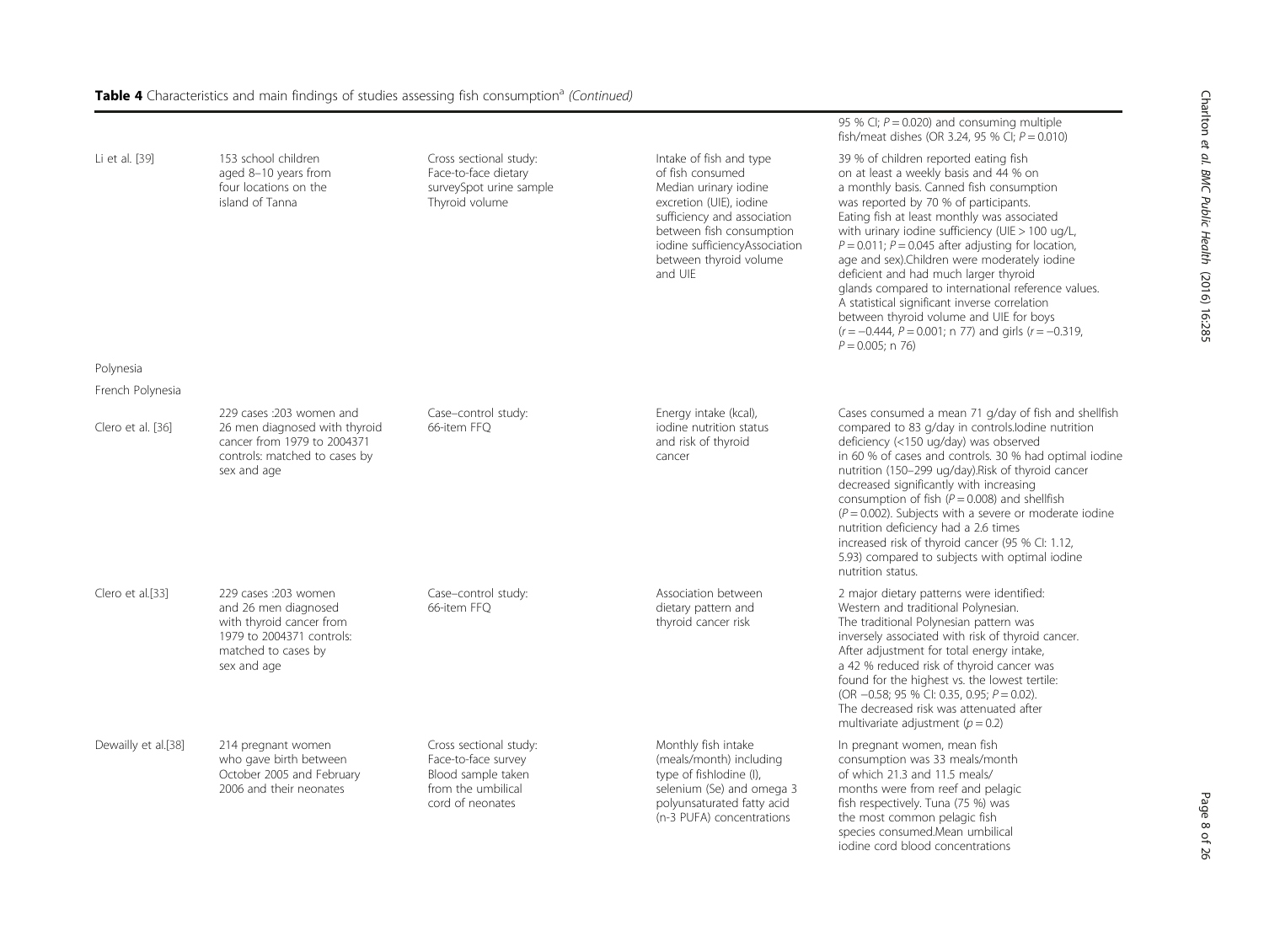|                          |                                                                                                          |                                                                                                                                                                                            |                                                                                                                                                 | varied between different archipelagos.<br>Highest mean concentration of iodine<br>was 2.60 umol/L and the lowest was<br>0.46 umol/L. Mean cord blood<br>selenium concentration was 2.0<br>umol/L. Mean concentration of<br>n-3 PUFAs in red cell membrane<br>phospholipids was 3.52 %.<br>Eicosapentanoic acid (EPA) and<br>docosahexanoic acid (DHA)<br>represented 87 % of all n-3 PUFAs                                                                                                                                                                        |
|--------------------------|----------------------------------------------------------------------------------------------------------|--------------------------------------------------------------------------------------------------------------------------------------------------------------------------------------------|-------------------------------------------------------------------------------------------------------------------------------------------------|-------------------------------------------------------------------------------------------------------------------------------------------------------------------------------------------------------------------------------------------------------------------------------------------------------------------------------------------------------------------------------------------------------------------------------------------------------------------------------------------------------------------------------------------------------------------|
| Kingdom of Tonga         |                                                                                                          |                                                                                                                                                                                            |                                                                                                                                                 |                                                                                                                                                                                                                                                                                                                                                                                                                                                                                                                                                                   |
| Konishi et al.<br>[53]   | 19 females (aged 40-59 years)<br>and their spouses (15) from<br>Kolovai village                          | Cross sectional study:<br>Face-to-face 24 h dietary<br>recall administered over 7<br>consecutive days during<br>two different seasons<br>Anthropometric assessment<br>of weight and height | Protein intake (g) and<br>contribution of local fish<br>and imported meats to<br>nutrient intakeWeight (kg),<br>height (cm) and BMI ( $kg/m2$ ) | Daily protein intake was 112 g and 97 g<br>for men and women respectively.<br>97 % of participants were considered<br>to have adequate protein intake.Fish<br>contributed 20 % toward total protein intake<br>compared to the sum of the two major<br>imported meats mutton and chicken<br>(23 % of total protein intake). Mutton<br>(23 %) and chicken (10 %) were the highest<br>sources of fat in the diet.Mean BMI was<br>32.3 kg/m <sup>2</sup> ± 4.4 kg/m <sup>2</sup> and 36.3 kg/m <sup>2</sup> ± 5.4 kg/m <sup>2</sup><br>for men and women respectively |
| Kronen & Bender [43]     | Lofanga Island<br>Individual adults<br>(>15 years), households,<br>key informants, 41 local<br>fisherman | Mixed methods<br>Households and<br>individuals: structured<br>questionnaires.<br>Key informant interviews<br>Fishermen: Semi-structured<br>interviews                                      | Fishing practices<br>including contribution<br>of fish to livelihood and<br>weekly fish consumption<br>through                                  | Fisheries, agricultural production<br>and handicrafts all contributed<br>to income generation. Fisheries<br>ranked higher than agriculture<br>and handicrafts.Fisheries filled<br>three main objectives: to secure<br>subsistence, fulfil social obligations<br>and contribute to the cash<br>economy.<br>Fish <sup>a</sup> was consumed by entire community.<br>93 % of village also consume other seafood<br>and 78 % consume canned fish.                                                                                                                      |
| Smith et al. [49]        | 443 school students<br>aged 11-16 years from<br>Tongatapu, Vava'u<br>and Hapa'ai.                        | Cross sectional study:<br>Self-administered health<br>behaviour survey<br>Anthropometric<br>assessment including<br>height (cms) and<br>weight (kgs)                                       | Intake of canned fish.<br>mutton and beef<br>Prevalence of<br>overweight and obesity                                                            | 35 % of participants reported consuming<br>canned fish once or more a day compared to<br>57 % who reported consuming canned mutton<br>or beef once or more a dayThe prevalence of<br>overweight and obesity was 36 % amongst<br>boys and 54 % amongst girls using international<br>cut-off points for BMI.                                                                                                                                                                                                                                                        |
| Samoa and American Samoa |                                                                                                          |                                                                                                                                                                                            |                                                                                                                                                 |                                                                                                                                                                                                                                                                                                                                                                                                                                                                                                                                                                   |
| Craig et al. [47]        | 594 fishermen and 20 males<br>aged 43-72 years from Ofu,                                                 | Cross sectionalObservation<br>of fishing activities and<br>semi-structured interviews                                                                                                      | Annual fish consumption                                                                                                                         | Per capita fish catch was 71 kg.63 kg of catch<br>was consumed per capita per annum.Remaining<br>catch was either sold locally (60 % of fishers                                                                                                                                                                                                                                                                                                                                                                                                                   |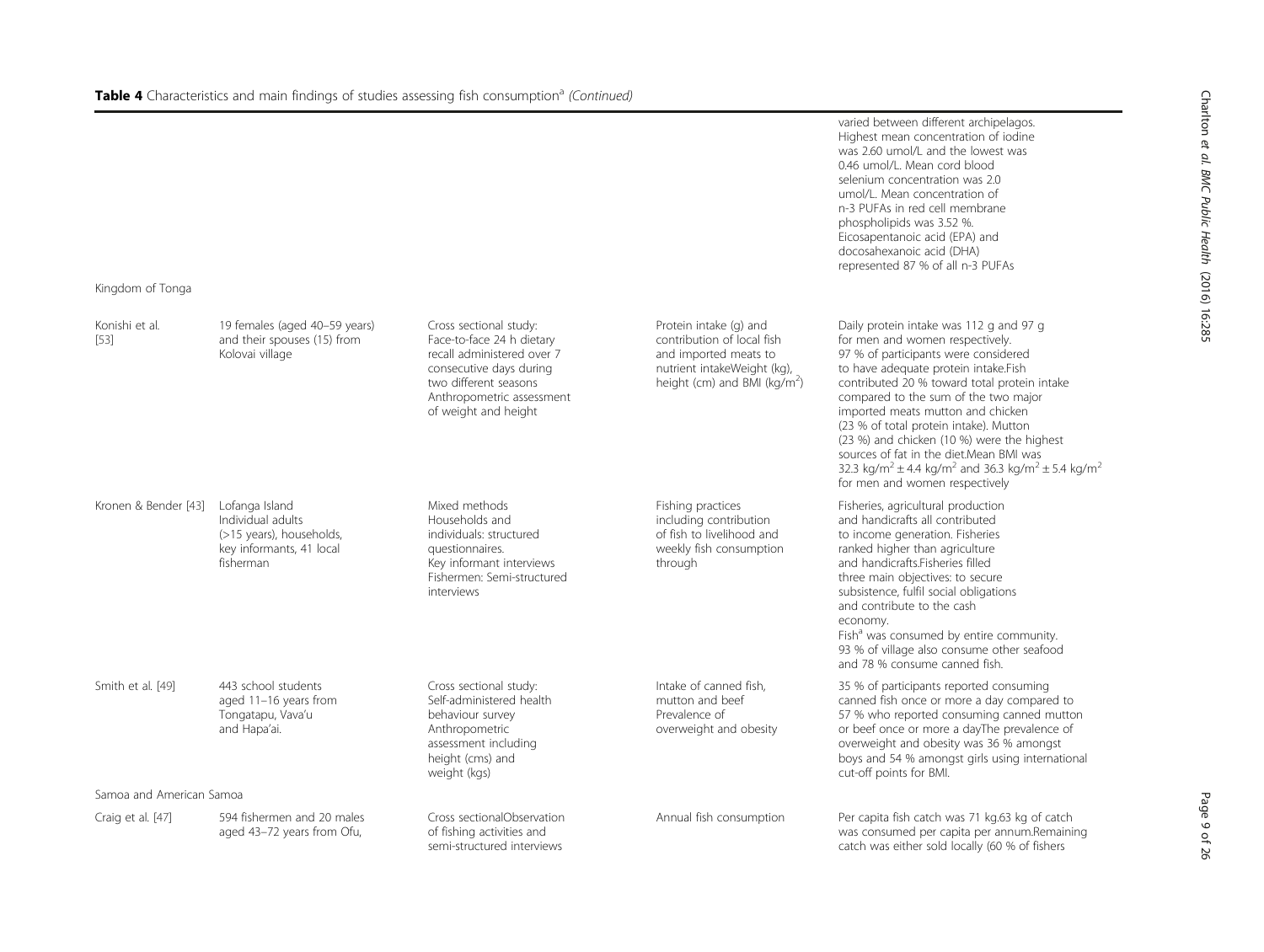# Table 4 Characteristics and main findings of studies assessing fish consumption<sup>a</sup> (Continued)

|                                | Olosega and Sili villages in<br>American Samoa                                                                           | with fishermenFree-form<br>interviews of 20 males                                                                                                                                                                                |                                                                                                     | sold catch at least occasionally) or sent<br>to family members on Tutuila Island.                                                                                                                                                                                                                                                                                                                                                                                                                                                                                                                                                                                                                                                                                      |
|--------------------------------|--------------------------------------------------------------------------------------------------------------------------|----------------------------------------------------------------------------------------------------------------------------------------------------------------------------------------------------------------------------------|-----------------------------------------------------------------------------------------------------|------------------------------------------------------------------------------------------------------------------------------------------------------------------------------------------------------------------------------------------------------------------------------------------------------------------------------------------------------------------------------------------------------------------------------------------------------------------------------------------------------------------------------------------------------------------------------------------------------------------------------------------------------------------------------------------------------------------------------------------------------------------------|
| DiBello et al. [58]            | 723 American Samoans<br>and 785 Samoans aged<br>$\geq$ 18 years                                                          | Cross sectional study:<br>Anthropometric assessment<br>(weight (kg), height (cm) and<br>waist circumference). Fasting<br>blood samples and blood<br>pressure were measured.FFQ (<br>42-item American Samoa<br>and 55-item Samoa) | Prevalence of metabolic<br>syndromeAssociation<br>between dietary pattern<br>and metabolic syndrome | The prevalence of metabolic syndrome<br>was 49.4 % and 30.6 % in American Samoan<br>and Samoan samples respectively'Neo<br>traditional' and 'modern' dietary patterns<br>derived.<br>The 'neo-traditional' pattern was characterised<br>by high intake of crab and lobster, fish,<br>coconut cream dishes, papaya soup, coconut<br>milk, papaya.<br>Significant increasing prevalence<br>of metabolic syndrome across increasing<br>quintiles of the 'modern' dietary pattern<br>in Samoa ( $P = 0.05$ ).<br>The 'neo-traditional' dietary pattern was<br>associated with an increase in HDL cholesterol<br>in America Samoa ( $P = 0.02$ ) and decreased<br>waist circumference in both communities<br>$(P = 0.03)$ .                                                 |
| Micronesia                     |                                                                                                                          |                                                                                                                                                                                                                                  |                                                                                                     |                                                                                                                                                                                                                                                                                                                                                                                                                                                                                                                                                                                                                                                                                                                                                                        |
| Federated States of Micronesia |                                                                                                                          |                                                                                                                                                                                                                                  |                                                                                                     |                                                                                                                                                                                                                                                                                                                                                                                                                                                                                                                                                                                                                                                                                                                                                                        |
| Corsi et al. [37]              | 293 females aged<br>15-64 years located<br>in Ponhpei                                                                    | Cross sectional study:<br>27-item, 7-day FFQ<br>Knowledge, attitudes<br>and practices questionnaire                                                                                                                              | Fish and meat<br>consumption<br>Cash expenditure<br>on food; factors<br>affecting food intake       | 79 % of participants reported frequent<br>consumption of local fish/seafood.<br>Local fish/seafood was consumed twice<br>as frequently (4.8 days/week) compared to<br>imported fish/seafood (2.4 days/week).<br>Imported meats such as turkey tail were<br>consumed more frequently 1.9 days/week)<br>than local meats (1.3 days/week).8 % of<br>participants reported their household relied<br>on farming and fishing for their primary<br>income 6 % relied on fishing alone.<br>Household food expenditure for 77 % of<br>participants was half or more of their monthly income<br>52 % of participants purchased local food<br>for half or more than<br>half of a month.Consuming imported food<br>was regarded as a sign of wealth and status<br>by participants |
| Englberger et al.<br>$[55]$    | Kosrae267 children aged<br>24-59 months and their<br>caretakers 65 children aged<br>24-59 months and their<br>caretakers | Cross sectional study:<br>34-item 7-day FFQ<br>Three non-consecutive<br>24 h dietary recall<br>questionnaires                                                                                                                    | Intake of total Vitamin A,<br>retinol and protein (q).<br>Sources of vitamin A                      | Main dietary components included imported products<br>of rice, flour, chicken, other meats<br>and tinned fish and local products<br>of breadfruit, banana, taro, fish and other<br>seafood.<br>The most frequently consumed protein<br>food was imported frozen chicken,                                                                                                                                                                                                                                                                                                                                                                                                                                                                                               |

followed by local fish.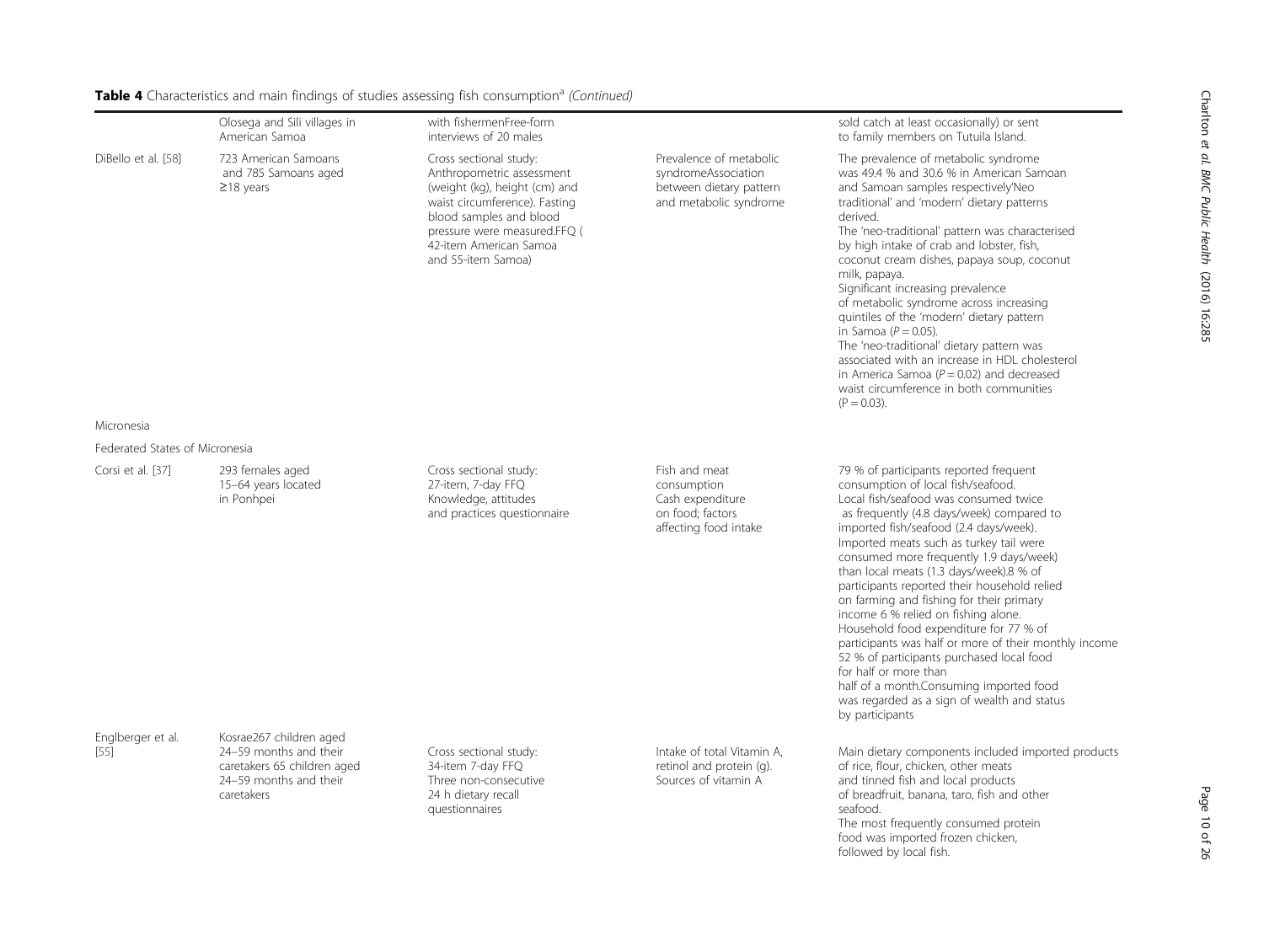|                        |                                                                                                                                 |                                                                                                                         |                                               | Mean intake of protein (54 $q \pm 10$ q),<br>well above the estimated requirements.                                                                                                                                                                                                                                                                                                                                                                                                                 |
|------------------------|---------------------------------------------------------------------------------------------------------------------------------|-------------------------------------------------------------------------------------------------------------------------|-----------------------------------------------|-----------------------------------------------------------------------------------------------------------------------------------------------------------------------------------------------------------------------------------------------------------------------------------------------------------------------------------------------------------------------------------------------------------------------------------------------------------------------------------------------------|
| Guam                   |                                                                                                                                 |                                                                                                                         |                                               | Mean daily intake of total vitamin A<br>for all children was less than half of<br>the requirements estimated by WHO<br>and the $FAO^{\#}$ .<br>Animal sources provided 52-53 %<br>of vitamin A intake for both children<br>and caretakers.                                                                                                                                                                                                                                                          |
| Pobocik et al.         |                                                                                                                                 |                                                                                                                         |                                               |                                                                                                                                                                                                                                                                                                                                                                                                                                                                                                     |
| [51]                   | 211 males and 189 females                                                                                                       | Cross sectional study:<br>Multiple-pass telephone<br>24 h dietary recall<br>Self reported weight<br>(kg) and height (m) | Fish and other meat intake<br>BMI ( $kg/m2$ ) | Most commonly reported meats<br>consumed were chicken<br>(reported 159 times), beef (148),<br>fish (141), eggs (75), sausage/bacon/hot<br>dogs (65), pork/ham (60) and canned<br>meat (42).Canned and processed meats<br>accounted for 21 % of all reported meat<br>intake.<br>When fish was consumed 47 % was fresh<br>and the remaining was canned or dried.<br>Mean BMI was 25.7 kg/m <sup>2</sup> $\pm$ 5.8 kg/m <sup>2</sup> with<br>significant differences in BMI by ethnicity<br>(P < 0.05) |
| Multiple PICTs         |                                                                                                                                 |                                                                                                                         |                                               |                                                                                                                                                                                                                                                                                                                                                                                                                                                                                                     |
| Phongsavan et al. [40] | 4885 school children aged<br>13-15 years from Republic of Vanuatu,<br>Kingdom of Tonga<br>and Federated States<br>of Micronesia | Cross sectional study:<br>Self-administered Health<br>Behaviour and Lifestyle<br>of Pacific Youth (HBLPY)<br>survey.    | Canned fish and<br>mutton intake              | In Vanuatu, canned fish was consumed<br>on a daily basis by 40 % of students and<br>canned mutton 17 % of students.<br>In Tonga 32 % of students consumed<br>canned fish on a daily basis and 52 %<br>of students consumed canned mutton daily.<br>In Pohnpei students were asked about<br>consumption of fresh fish - 42 % reporting<br>consuming fresh fish on a daily basis and<br>46 % consumed canned mutton daily                                                                             |

<sup>a</sup>Fish: Refers to fresh fish unless otherwise specified. <sup>b</sup> Note: When describing the design, outcome measures and findings of each study only details relevant to this systematic literature review were included in the summary table. BMI body Mass Index, FFQ Food Frequency Questionnaire, WHO World Health Organisation, FAO Food and Agricultural Organisation of the United Nations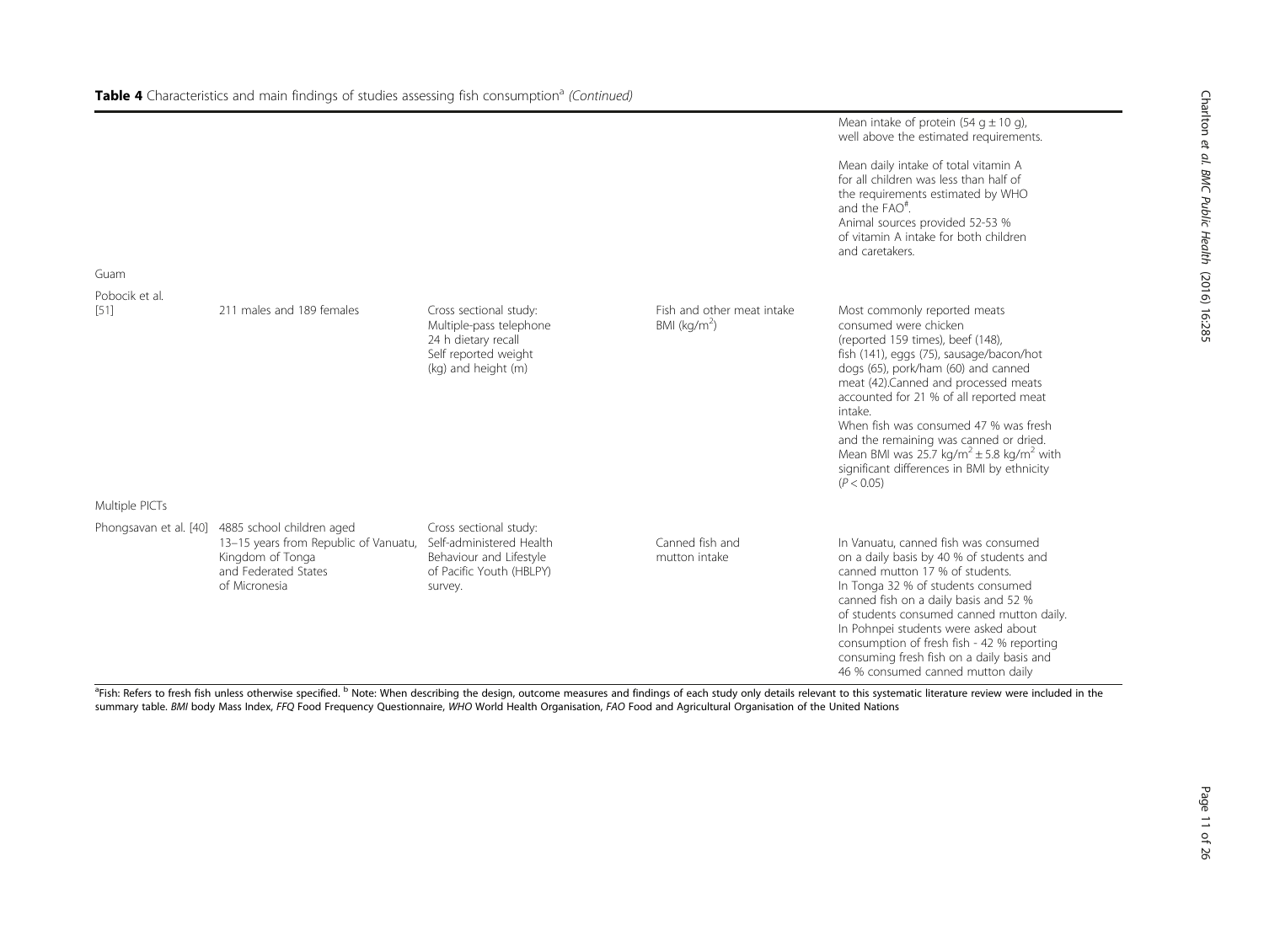| Reference                        | <b>Study Population</b>                                                                                   | Study Design <sup>a</sup>                                        | Outcome measures <sup>a</sup>                                                                                                                                                                    | Key findings <sup>a</sup>                                                                                                                                                                                                                                                                                                                                                                                          |
|----------------------------------|-----------------------------------------------------------------------------------------------------------|------------------------------------------------------------------|--------------------------------------------------------------------------------------------------------------------------------------------------------------------------------------------------|--------------------------------------------------------------------------------------------------------------------------------------------------------------------------------------------------------------------------------------------------------------------------------------------------------------------------------------------------------------------------------------------------------------------|
| Melanesia                        |                                                                                                           |                                                                  |                                                                                                                                                                                                  |                                                                                                                                                                                                                                                                                                                                                                                                                    |
| Fiji                             |                                                                                                           |                                                                  |                                                                                                                                                                                                  |                                                                                                                                                                                                                                                                                                                                                                                                                    |
| Kuster et al. [45]               | Ono-i-Lau Island<br>30 senior heads of<br>households in 198259<br>households in 2002                      | Cross sectional                                                  | Mean weekly household<br>income and fish yield per<br>capital.Daily fish intake<br>per capita (g) and<br>contribution of marine<br>sources to protein intake.                                    | Total annual landings of finfish<br>decreased by 27 % from 1982<br>to 2002No significant change<br>in yield of finfish per capita<br>of population (96.9 kg per<br>capita/year in 1982 to 93.7 kg<br>capita/year in 2002)<br>Seafood remained the main source<br>of protein between 1982 and 2002.<br>Consumption of canned fish<br>increased from 9 g/man/day to<br>19 g/man/day                                  |
| Middlebrook &<br>Williamson [61] | Ucunivanua and<br>Namatakula, Island<br>of Viti Levu40 heads<br>of households                             | Cross sectionalSelf<br>administered household<br>questionnaires  | Household income,<br>source of income and<br>household fishing activity                                                                                                                          | Ucunivanua: Mean monthly<br>household income of FJS<br>$411.75 \pm 73.51$ (SD).<br>Income generated through<br>fishing activities (75 %), with<br>20 % from farming and 5 %<br>from wage-paid jobs.<br>Namatakula: Mean monthly<br>household income of FJS<br>432.25 $\pm$ 54.65 (SD) a month.<br>Income generated through<br>wage-paid work (80 %),<br>with 10 % from fishing and<br>10 % from personal business. |
| O'Garra [60]                     | Navakavu fishing<br>grounds, Rewa, 118<br>heads of households<br>86 adult individuals<br>(aqed >21 years) | Cross sectional<br>household and<br>individual<br>questionnaires | Socio-demographic<br>characteristics of<br>household, household<br>livelihood activities and<br>household fishing activities                                                                     | Mean annual household income<br>was FJ\$ 2921.88.1 % of households<br>engaged in fishing, 76.3 % in growing<br>crops and/or gleaning.<br>The livelihood that generated the<br>most cash and food overall<br>was salaried work in Suva (32 %<br>households) followed by fishing<br>(27 %) and gleaning (20 %).                                                                                                      |
| Turner et al. [42]               | Lau Province,<br>25 experienced<br>local fishers<br>53 senior heads<br>of households                      | Cross sectional<br>Semi structured<br>face-to-face<br>interviews | Time spent fishing,<br>importance of fishing<br>for income generation,<br>patterns of fish<br>consumption and<br>awareness of ecological<br>change within the local<br>qoliqoli (fishing ground) | No significant change in overall<br>time spent fishing in the past<br>6-10 years. Income-generating<br>activities had increased in<br>importance over previous10<br>years relative to fishing activities<br>Consumption of fresh fish was<br>significantly lower compared to<br>estimates of past consumption<br>$(Z = -3.774, p < 0.001)$ . Greatest                                                              |

# <span id="page-11-0"></span>Table 5 Characteristics and main findings of studies assessing the contribution of fishing to Pacific Islander livelihoods

decline in fish consumption was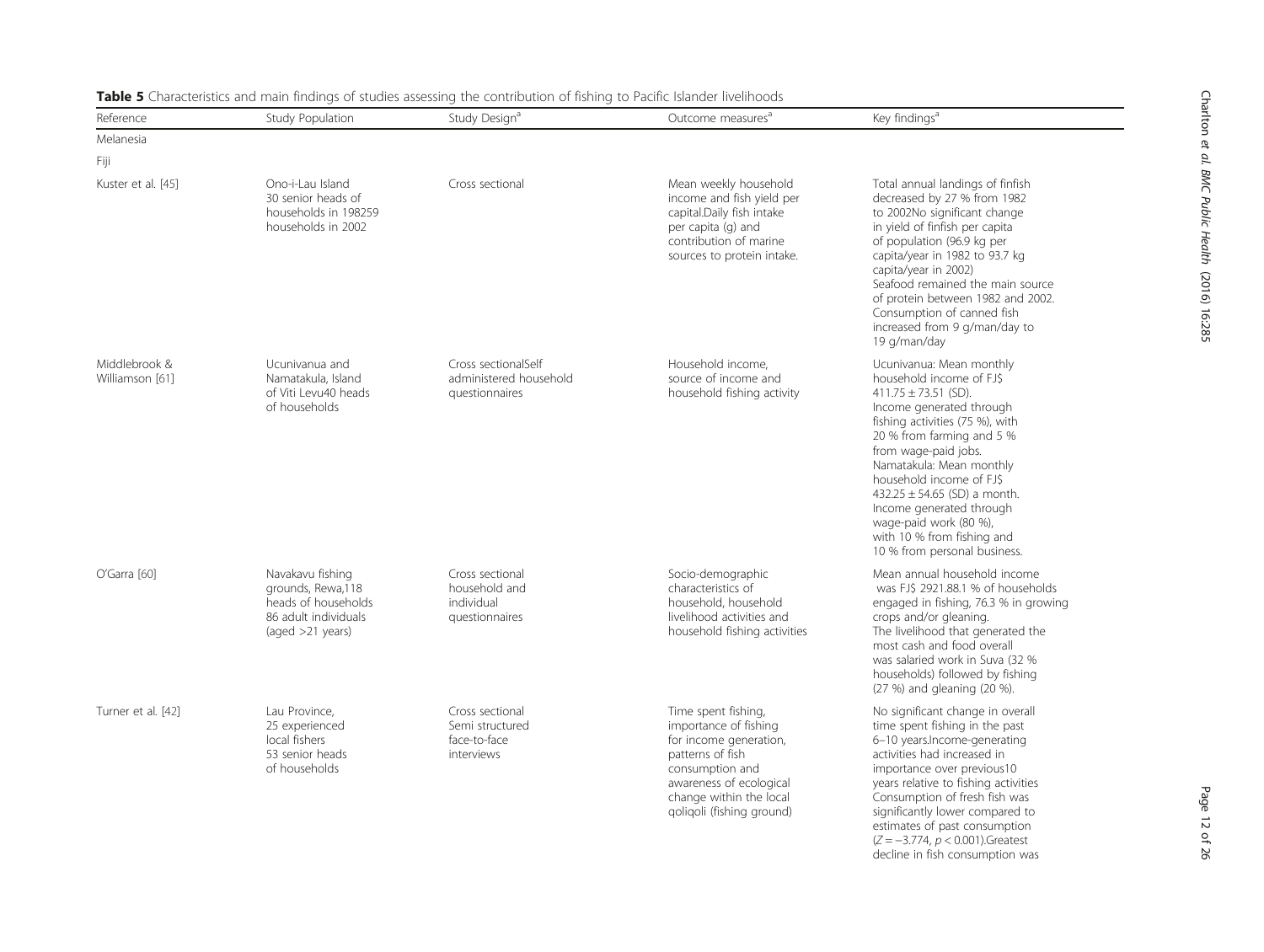# Table 5 Characteristics and main findings of studies assessing the contribution of fishing to Pacific Islander livelihoods (Continued)

|                           |                                                                                                                                 |                                                                                                                                                  |                                                                                                                                                        | associated with highest mean<br>household income.Of the<br>80-100 % of households<br>that engaged in fishing,<br>only 7 % of households<br>ranked fishing as the primary<br>household occupation.                                                                                                                                                                                     |
|---------------------------|---------------------------------------------------------------------------------------------------------------------------------|--------------------------------------------------------------------------------------------------------------------------------------------------|--------------------------------------------------------------------------------------------------------------------------------------------------------|---------------------------------------------------------------------------------------------------------------------------------------------------------------------------------------------------------------------------------------------------------------------------------------------------------------------------------------------------------------------------------------|
| Solomon Islands           |                                                                                                                                 |                                                                                                                                                  |                                                                                                                                                        |                                                                                                                                                                                                                                                                                                                                                                                       |
| Albert et al. [64]        | Western Province<br>and Guadalcanal<br>Province<br>Households in four<br>villages with Fishing<br>Aggregating devices<br>(FADs) | Cross sectional<br>monitoring of<br>fishing activitieskey<br>informant interviews                                                                | Annual fish catch and<br>contribution of FAD<br>to fish catchBenefits<br>and negative aspects<br>of the FAD at the<br>household and<br>community level | Near shore FADs contributed<br>31-45 % of the total annual<br>catch (mean 7500kgs).Perceived<br>benefits from the FADs included:<br>provided a source of family income,<br>improved nutrition, more fish<br>available for community events.<br>The negative aspect of FADs was<br>a reduced contribution of fishers<br>to household activities due to<br>increased time spent fishing |
| Papua New Guinea          |                                                                                                                                 |                                                                                                                                                  |                                                                                                                                                        |                                                                                                                                                                                                                                                                                                                                                                                       |
| Cinner et al. [63]        | Ahus Island<br>51 households<br>representatives                                                                                 | Cross sectional<br>Face-to-face<br>interviews                                                                                                    | Percent of households<br>engaged in fishing and<br>importance of fishing<br>relative to other livelihood<br>activities                                 | >96 % of households were<br>engaged in fishing and >76 %<br>ranked fishing as their primary<br>occupation. Due to the remoteness<br>of the Island participants reported<br>few opportunities to engage<br>in other economic sectors.                                                                                                                                                  |
| Polynesia                 |                                                                                                                                 |                                                                                                                                                  |                                                                                                                                                        |                                                                                                                                                                                                                                                                                                                                                                                       |
| French Polynesia          |                                                                                                                                 |                                                                                                                                                  |                                                                                                                                                        |                                                                                                                                                                                                                                                                                                                                                                                       |
| Walker &<br>Robinson [62] | Moorea70 females<br>and males (aged<br>18-84 years)                                                                             | Cross sectional<br>interviews with<br>open-ended.<br>semi-structured and<br>structured questions                                                 | Fishing activities<br>including subsistence<br>and commercial activities                                                                               | 60 % of participants fished on<br>average 2 days per week; 10 %<br>did not fish at all.56 % of participants<br>reported dependence on lagoon<br>fishing for at least half of their food<br>and/or cash income, 19 % of<br>participants considered<br>themselves commercial fishers and<br>41 % subsistence fishers                                                                    |
| Kingdom of Tonga          |                                                                                                                                 |                                                                                                                                                  |                                                                                                                                                        |                                                                                                                                                                                                                                                                                                                                                                                       |
| Kronen & Bender [43]      | Lofanga Island<br>Individual adults<br>(>15 years), households,<br>key informants, 41 local<br>fisherman                        | Mixed methods<br>Households and<br>individuals: structured<br>questionnaires.Key informant<br>interviewsFishermen:<br>Semi-structured interviews | a) Fishing practices<br>including contribution<br>of fish to livelihood<br>and weekly fish<br>consumption through                                      | Fisheries, agricultural production and<br>handicrafts all contributed to income<br>generation. Fisheries ranked higher<br>than agriculture and handicrafts.<br>Fisheries filled three main objectives:<br>to secure subsistence, fulfil social<br>obligations and contribute to<br>the cash economy. Fish <sup>b</sup> was                                                            |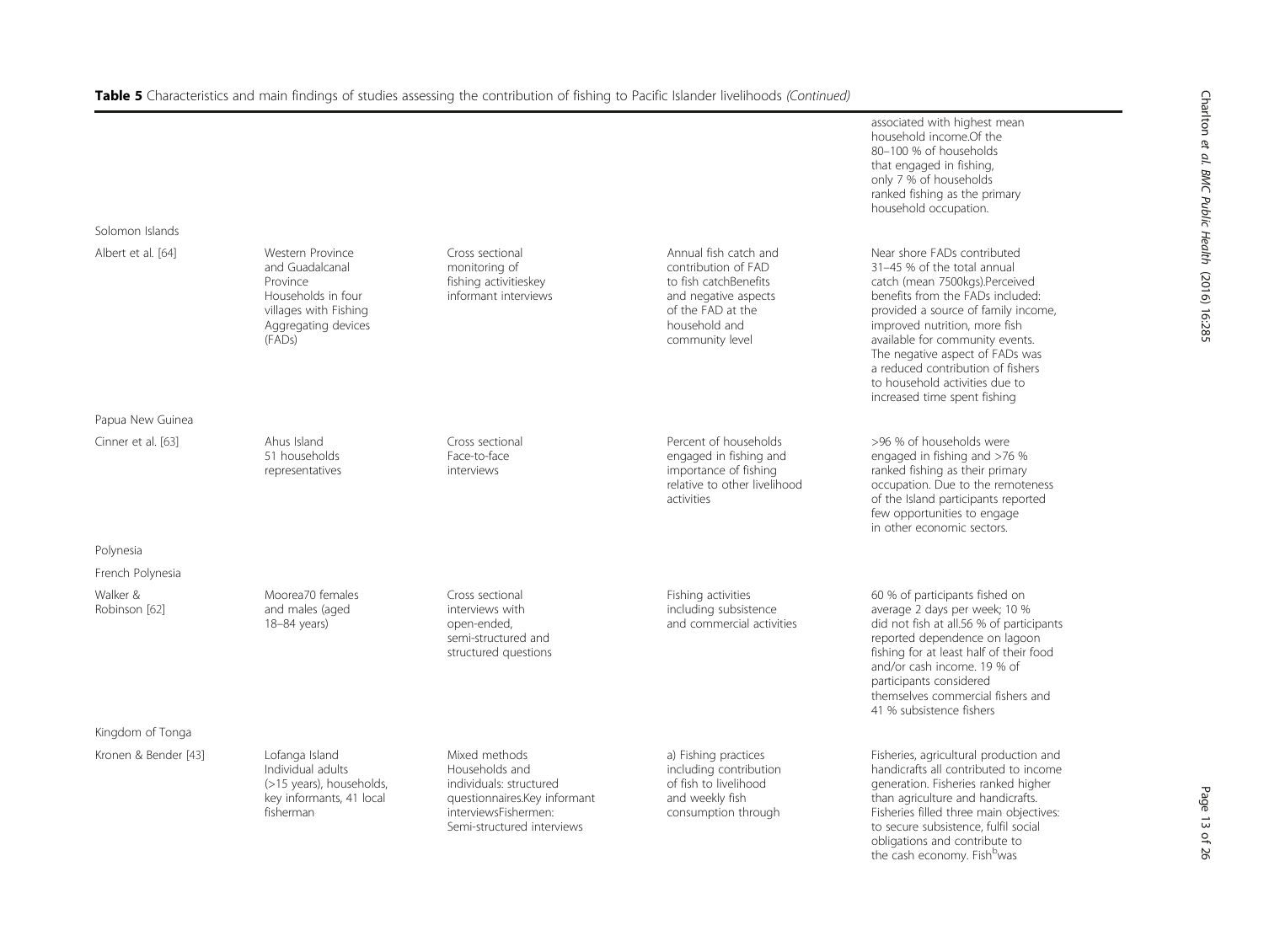|                                |                                                       |                                                                                                |                                                                                         | consumed by entire community.<br>93 % of village also consume other seafood<br>and 78 % consume canned fish.                                                                                                                                                                                                                                                                                                                                                                                                                                                                                                                                                                                                                                                               |
|--------------------------------|-------------------------------------------------------|------------------------------------------------------------------------------------------------|-----------------------------------------------------------------------------------------|----------------------------------------------------------------------------------------------------------------------------------------------------------------------------------------------------------------------------------------------------------------------------------------------------------------------------------------------------------------------------------------------------------------------------------------------------------------------------------------------------------------------------------------------------------------------------------------------------------------------------------------------------------------------------------------------------------------------------------------------------------------------------|
| Micronesia                     |                                                       |                                                                                                |                                                                                         |                                                                                                                                                                                                                                                                                                                                                                                                                                                                                                                                                                                                                                                                                                                                                                            |
| Federated States of Micronesia |                                                       |                                                                                                |                                                                                         |                                                                                                                                                                                                                                                                                                                                                                                                                                                                                                                                                                                                                                                                                                                                                                            |
| Corsi et al. [37]              | 293 females aged<br>15-64 years located<br>in Ponhpei | Cross sectional study:27-item,<br>7-day FFQKnowledge, attitudes<br>and practices questionnaire | Fish and meat consumption<br>Cash expenditure on food;<br>factors affecting food intake | 79 % of participants reported<br>frequent consumption of local<br>fish/seafood. Local fish/seafood<br>was consumed twice as frequently<br>(4.8 days/week) compared to<br>imported fish/seafood (2.4 days/week).<br>Imported meats such as turkey tail<br>were consumed more frequently 1.9<br>days/week) than local meats (1.3 days/week).<br>8 % of participants reported their household<br>relied on farming and fishing for their<br>primary income 6 % relied on fishing alone.<br>Household food expenditure for 77 %<br>of participants was half or more of their monthly<br>income52 % of participants purchased<br>local food for half or more than half of a month.<br>Consuming imported food was regarded<br>as a sign of wealth and status<br>by participants |

<sup>a</sup>Note: When describing the design, outcome measures and findings of each study only details relevant to this systematic literature review were included in the summary table <sup>b</sup>Fish: Refers to fresh fish unless otherwise specified

## Table 5 Characteristics and main findings of studies assessing the contribution of fishing to Pacific Islander livelihoods (Continued)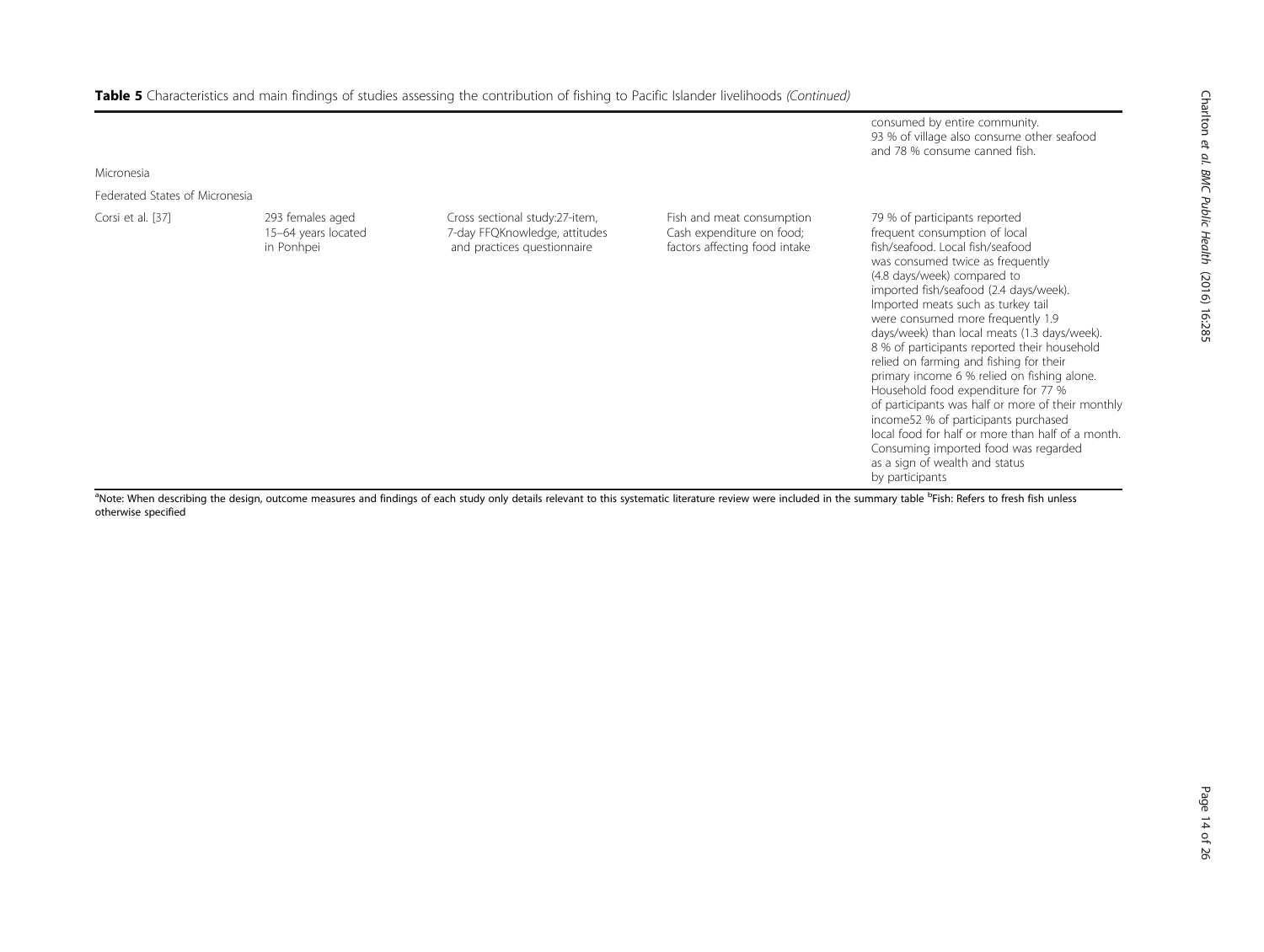| Indicator                                        |                                                      |                                            |        |         | Result         | Ref            |
|--------------------------------------------------|------------------------------------------------------|--------------------------------------------|--------|---------|----------------|----------------|
| Population                                       | All                                                  |                                            |        |         | 276, 579       | $[94]$         |
|                                                  | <5 years                                             |                                            |        |         | 35 000         | $[95]$         |
| Life expectancy at birth                         | Male                                                 |                                            |        |         | 70 years       | $[96]$         |
|                                                  | Female                                               |                                            |        |         | 73 years       |                |
| Births per year                                  |                                                      |                                            |        |         | 7911           | $[2]$          |
| Mortality/1000                                   | Infant                                               |                                            |        |         | 28             | $[96]$         |
|                                                  | Under 5                                              |                                            |        |         | 31             |                |
| Household expenditure on food                    |                                                      |                                            |        |         | 49.8 %         | $[97]$         |
| Nutrition                                        |                                                      |                                            |        |         |                |                |
| Vitamin A deficiency in pre-school aged children |                                                      |                                            |        |         | 16 %           | $[98]$         |
| Nutritional status among children <5 years:      | Stunting                                             |                                            |        |         | 28.5 %         | $[96]$         |
|                                                  | Wasting                                              |                                            |        |         | 4.4 %          |                |
|                                                  | Underweight                                          |                                            |        |         | 10.7 %         |                |
| Nutritional status among adults                  | overweight or obese:<br>Women                        |                                            |        |         | 49.5 %         | $[96]$         |
| aged 15-49 years                                 |                                                      |                                            | Men    |         | 35.8 %         |                |
|                                                  | Raised blood pressure:                               |                                            | 47.2 % | $[99]$  |                |                |
|                                                  | Raised blood glucose:                                |                                            | 19 %   | $[100]$ |                |                |
|                                                  |                                                      | Raised blood cholesterol:                  | 37.6 % | [101]   |                |                |
| Energy (kcal) available per capita               |                                                      |                                            |        |         | 2820           | [102]          |
| Diet composition of population:                  | Carbohydrate                                         |                                            |        |         | 60 %           | [103]          |
|                                                  | Fat                                                  |                                            | 31 %   |         |                |                |
|                                                  | Total protein                                        |                                            | 9 %    |         |                |                |
| Infant feeding practices:                        |                                                      | Children < 5 years are ever breastfed      |        |         | 94.9 %         | $[96]$         |
|                                                  |                                                      | Infants exclusively breastfeed to 5 months |        |         | 72.6 %         |                |
| Households consuming adequate iodised salt:      |                                                      |                                            |        |         | 50.7 %         | $[96]$         |
| Fish and fisheries                               | National Urban                                       |                                            | Rural  | Coastal |                | [27, 97]       |
| Annual per capita fish consumption (kg)          | 20.3                                                 | 19.3                                       | 20.6   | 29.9    |                |                |
| Subsistence fishing                              | 51 %                                                 | 17 %                                       | 60 %   |         |                |                |
| Purchased                                        | 49 %                                                 | 83 %                                       | 40 %   |         |                |                |
| Consumption of fresh fish                        | 60 %                                                 | 38 %                                       | 65 %   | 72 %    |                |                |
| Fish as % of total protein consumption           | Total protein                                        |                                            |        |         | 14.9 %         | [102]          |
|                                                  | Animal protein                                       |                                            |        |         | 35.8 %         |                |
| Forecasts of fish required for food (tonnes)     | 2010                                                 |                                            |        |         | 8200           | $[27]$         |
|                                                  | 2020                                                 |                                            |        |         | 10 700         |                |
|                                                  | 2030                                                 |                                            |        |         | 13 600         |                |
| Rural households engaged in fishing activities   |                                                      |                                            |        | 72 %    | [104]          |                |
| Dependence on fisheries for income :             | Urban<br>Marine fishing activities<br>Rural          |                                            |        |         | 11 %           | [105]          |
|                                                  |                                                      |                                            |        |         | 39 %           |                |
|                                                  | Fresh water fishing activities<br>Urban              |                                            |        | 4 %     |                |                |
|                                                  |                                                      |                                            |        | Rural   | 21 %           |                |
| Official fishing contribution to GDP             |                                                      |                                            |        |         | 0.8 %<br>1.2 % | [104]<br>[104] |
|                                                  | Contribution of fish access fees to national revenue |                                            |        |         |                |                |

<span id="page-14-0"></span>Table 6 Vanuatu case study: demographic, nutrition and fish data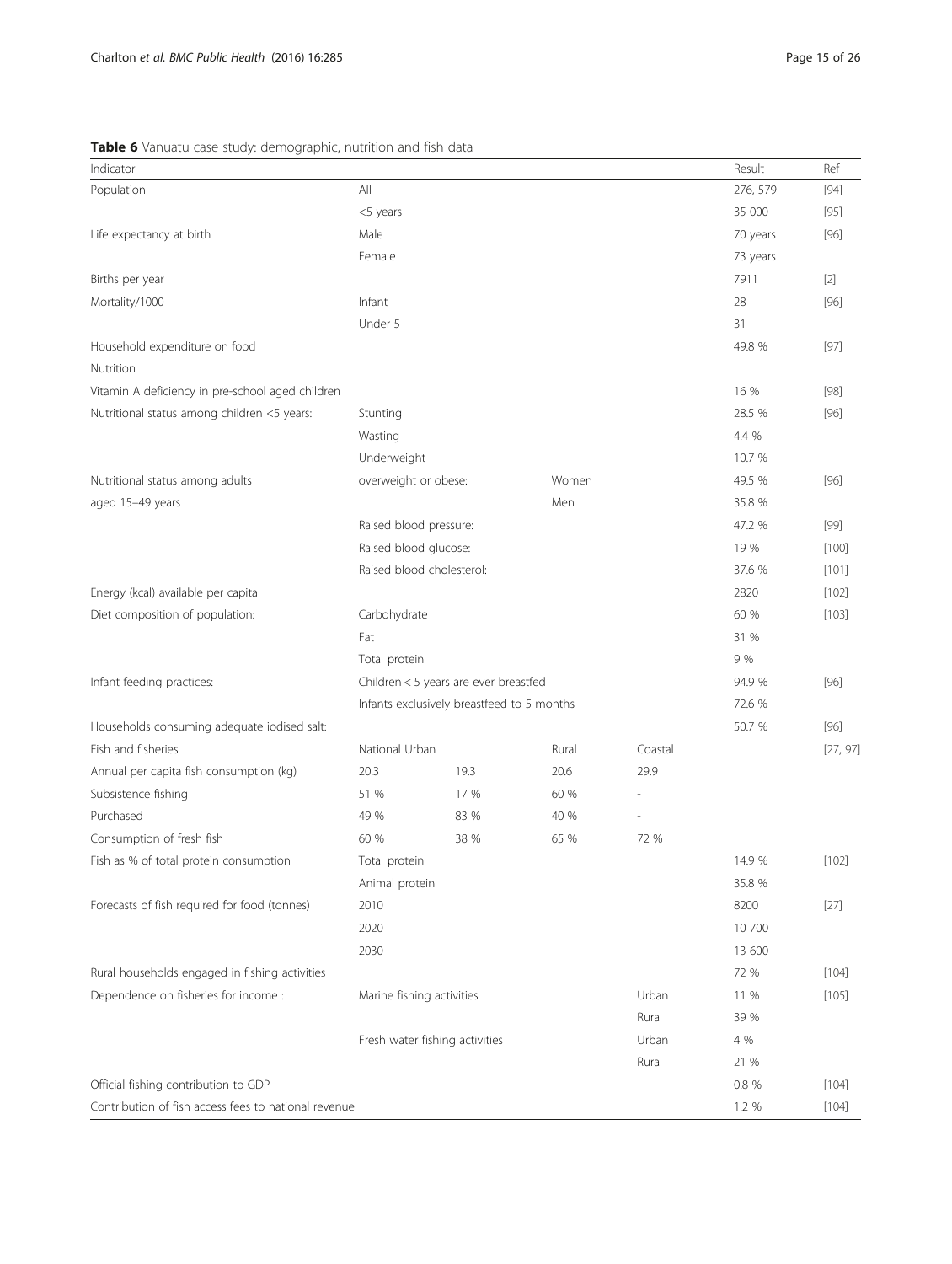| Indicator                                            |                                            |        |         |         | Result   | Ref     |
|------------------------------------------------------|--------------------------------------------|--------|---------|---------|----------|---------|
| Population                                           | All                                        |        |         |         | 101,000  | $[95]$  |
|                                                      | <5 years                                   |        |         |         | 11 000   | $[95]$  |
| Life expectancy at birth                             | Male                                       |        |         |         | 65 years | [106]   |
|                                                      | Female                                     |        |         |         | 70 years |         |
| Births per year                                      |                                            |        |         |         | 2000     | $[107]$ |
| Mortality/1000                                       | Infant                                     |        |         |         | 25.6     | [108]   |
|                                                      | Under 5                                    |        |         |         | 60       |         |
| Household expenditure on food                        |                                            |        |         |         | 46 %     | [109]   |
| Nutrition                                            |                                            |        |         |         |          |         |
| Vitamin A deficiency in pre-school aged children     |                                            |        |         |         | 22 %     | $[98]$  |
| Nutritional status among children <5 years:          | Stunting                                   |        |         |         |          |         |
|                                                      | Wasting                                    |        |         |         |          |         |
|                                                      | Underweight                                |        |         |         | 14.9 %   | [108]   |
| Nutritional status among adults                      | overweight or obese:                       |        | Women   |         | 78.9 %   | [110]   |
| aged 15-49 years                                     |                                            |        | Men     |         | 67.4 %   |         |
|                                                      | Raised blood pressure:                     |        |         |         | 37.4 %   | $[99]$  |
|                                                      | Raised blood glucose:                      | 21.4 % | $[100]$ |         |          |         |
|                                                      | Raised blood cholesterol:                  | 35.5 % | [101]   |         |          |         |
| Energy (kcal) available per capita                   |                                            |        |         |         | 3022     | [111]   |
| Diet composition of population:                      | Carbohydrate                               | 58.6 % | [103]   |         |          |         |
|                                                      | Fat                                        | 31 %   |         |         |          |         |
|                                                      | Total protein                              | 10.5 % |         |         |          |         |
| Infant feeding practices:                            | Children < 5 years are ever breastfed      | 83 %   | [108]   |         |          |         |
|                                                      | Infants exclusively breastfeed to 5 months | 69 %   |         |         |          |         |
| Households consuming adequate iodised salt:          |                                            |        |         |         | 5 %      | [112]   |
| Fish and fisheries                                   | National                                   | Urban  | Rural   | Coastal |          | $[27]$  |
| Annual per capita fish consumption (kg)              | 62.2                                       | 67.3   | 58      | 115.3   |          |         |
| Subsistence fishing                                  | 63 %                                       | 46 %   | 79 %    |         |          |         |
| Purchased                                            | 37 %                                       | 54 %   | 21 %    |         |          |         |
| Consumption of fresh fish                            | 92 %                                       | 91 %   | 93 %    | 95 %    |          |         |
| Fish as % of total protein consumption               | Total protein                              |        |         |         | 28.8 %   | $[29]$  |
|                                                      | Animal protein                             |        |         |         | 55.9 %   |         |
| Forecasts of fish required for food (tonnes)         | 2010                                       |        |         |         | 7730     | [27]    |
|                                                      | 2020                                       | 9050   |         |         |          |         |
|                                                      | 2030                                       | 10 230 |         |         |          |         |
| Rural households engaged in fishing activities       |                                            |        |         |         | 60 %     | [113]   |
| Dependence on fisheries for income :                 | Sales of fish and agricultural<br>Urban    |        |         |         | 26 %     | [113]   |
|                                                      | crops for cash income:<br>Rural            |        |         |         | 34 %     |         |
|                                                      | Paid workers in the 'agriculture           |        |         |         | 19.5 %   | [113]   |
|                                                      | And fisheries' sector                      |        |         |         |          |         |
| Official fishing contribution to GDP                 |                                            |        |         |         |          | [104]   |
| Contribution of fish access fees to national revenue |                                            |        |         |         | 42 %     | [104]   |

<span id="page-15-0"></span>Table 7 Kiribati case study: demographic, nutrition and fish indicators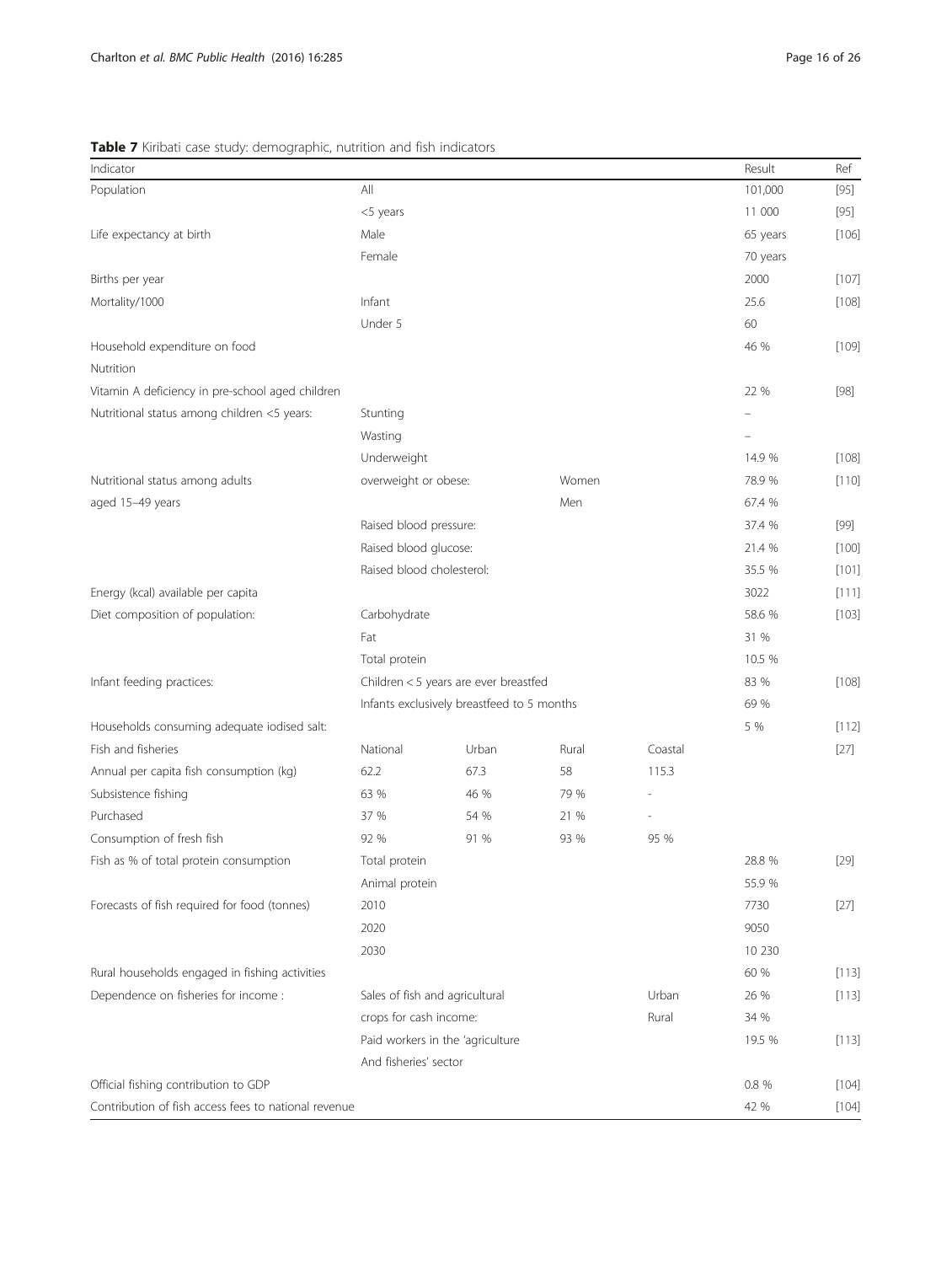| Indicator                                            |                                        |                                            |        |         | Result   | Ref       |
|------------------------------------------------------|----------------------------------------|--------------------------------------------|--------|---------|----------|-----------|
| Population                                           | All                                    |                                            |        |         | 103,252  | [114]     |
|                                                      | <5 years                               |                                            | 14,000 | $[95]$  |          |           |
| Life expectancy at birth                             | Male                                   |                                            |        |         | 65 years | [115]     |
|                                                      | Female                                 |                                            |        |         | 69 years |           |
| Births per year                                      |                                        |                                            |        |         | 2,896    | [114]     |
| Mortality/1000                                       | Infant                                 |                                            |        |         | 7        | [116]     |
|                                                      | Under 5                                |                                            |        |         | 18       | [116]     |
| Household expenditure on food                        |                                        |                                            |        |         | 50.6 %   | [117]     |
| Nutrition                                            |                                        |                                            |        |         |          |           |
| Vitamin A deficiency in pre-school aged children     |                                        |                                            |        |         | 17 %     | $[98]$    |
| Nutritional status among children <5 years:          | Stunting                               |                                            |        |         | 8.1 %    | [116]     |
|                                                      | Wasting                                |                                            | 5.2 %  |         |          |           |
|                                                      | Underweight                            |                                            |        |         | 1.8 %    |           |
| Nutritional status among adults                      | overweight or obese:                   |                                            | Women  |         | 79.6 %   | [110]     |
| aged 15-49 years                                     |                                        |                                            | Men    |         | 69.9 %   |           |
|                                                      | Raised blood pressure:                 |                                            |        |         | 41 %     | $[99]$    |
|                                                      | Raised blood glucose:                  |                                            | 18 %   | $[100]$ |          |           |
|                                                      | Raised blood cholesterol:              |                                            | 50 %   | [101]   |          |           |
| Energy (kcal) available per capita                   |                                        |                                            |        |         | $\equiv$ |           |
| Diet composition of population:                      | Carbohydrate                           |                                            |        |         |          |           |
|                                                      | Fat                                    |                                            |        |         |          |           |
|                                                      | Total protein                          |                                            |        |         |          |           |
| Infant feeding practices:                            | Children < 5 years are ever breastfed  | 91 %                                       | [116]  |         |          |           |
|                                                      |                                        | Infants exclusively breastfeed to 5 months | 52.2 % |         |          |           |
| Households consuming adequate iodised salt:          |                                        |                                            |        |         |          |           |
| Fish and fisheries                                   | National                               | Urban                                      | Rural  | Coastal |          | [27, 117] |
| Annual per capita fish consumption (kg)              | 20.3                                   |                                            |        | 84.6    |          |           |
| Subsistence fishing                                  | 37 %                                   |                                            |        |         |          |           |
| Purchased                                            | 63 %                                   |                                            |        |         |          |           |
| Consumption of fresh fish                            | 80 %                                   |                                            |        | 87 %    |          |           |
| Fish as % of total protein consumption               | Total protein                          |                                            |        |         | 13.5 %   | [118]     |
|                                                      | Animal protein                         |                                            |        |         | 23.4 %   |           |
| Forecasts of fish required for food (tonnes)         | 2010                                   |                                            |        |         | 3,490    | $[27]$    |
|                                                      | 2020                                   | 3,690                                      |        |         |          |           |
|                                                      | 2030                                   |                                            | 3,900  |         |          |           |
| Households engaged in fishing activities             |                                        |                                            |        |         |          | [119]     |
| Dependence on fisheries for income :                 | Workforce employed in fishing industry |                                            |        |         |          | [120]     |
| Official fishing contribution to GDP                 |                                        |                                            |        |         | 4.1 %    | [104]     |
| Contribution of fish access fees to national revenue |                                        |                                            |        |         |          | [104]     |

<span id="page-16-0"></span>Table 8 Tonga case study: demographic, nutrition and fish indicators

1.5 days per week. Reasons identified for declining fish consumption were a dependence on other family members to catch fish, or a need to purchase rather than

catch their own fish (possibly due to more time spent on income-generating activities [[42](#page-24-0)]), as well as increased consumption of other purchased foods.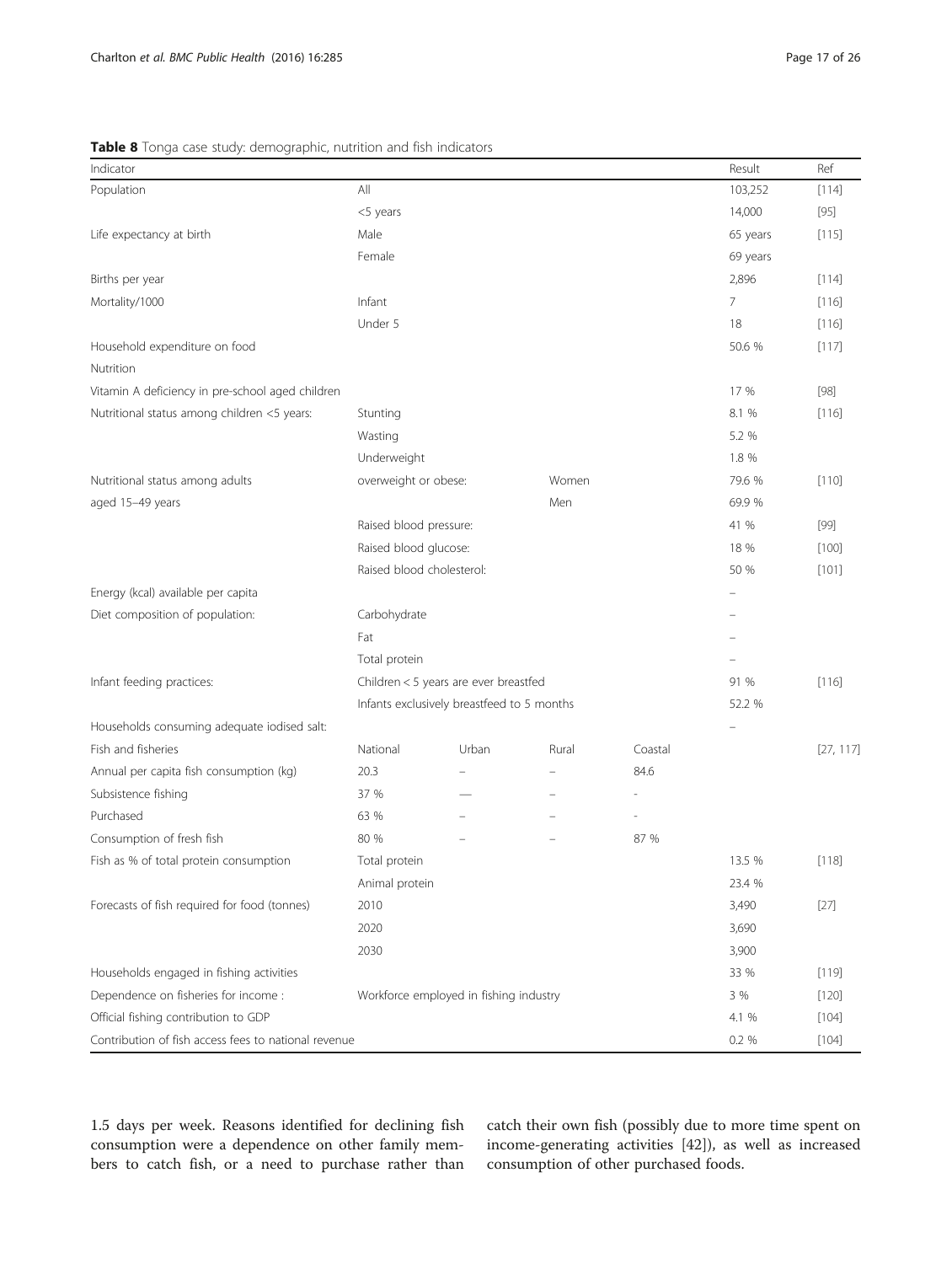## French Polynesia

Two separate studies assessed fish intake in French Polynesia. In a cross sectional study of pregnant women participants, there was a mean consumption of 33 meals/month of reef and pelagic fish, however, data on actual grams per day were not collected [\[38\]](#page-24-0). In a case– control study of thyroid cancer patients, an average of 71 g/day and 83 g/day of fresh fish and/or shellfish was consumed by cases and controls, respectively [[36\]](#page-23-0).

#### Guam

In contrast to other Pacific Islands, Pobocik et al. [[51](#page-24-0)] reported that in adults from Guam, fish contributed only 3.5 % of foods eaten but was the third most commonly consumed meat, after chicken and beef. Of the fish that was consumed, only 47 % was fresh and the remaining canned or dried [[51\]](#page-24-0).

#### New Caledonia

Three studies assessed fish intake in New Caledonia. In the Northern Province, 85 % of adults participating in a study of subsistence fishing practices reported consuming fresh fish one or more times a week, with 45 % consuming fresh fish 2–3 times/week and 11 % 1–2 times/day [[50](#page-24-0)]. Of annual fish consumption, 92 % was classified as subsistence and 8 % was purchased [\[50](#page-24-0)]. Subsistence production was also the main fish supply for two-thirds of households on Ouvéa Island, New Caledonia, with annual intake of fish considerably higher than reported in the Northern Province [\[48\]](#page-24-0). In a small study of 146 local fishers from the northwest coast, approximately 18 kg of fish per capita per annum was consumed, however, only reef fish intake was considered, not pelagic species nor imported fish [\[44\]](#page-24-0).

## Solomon Islands

In Tikopia, an isolated island in Solomon Islands, Mertz et al. [[41\]](#page-24-0) reported that 72 % of households consumed fresh fish daily, whereas canned fish was eaten only when rarely available [[41](#page-24-0)].

#### Tonga

On Lofanga Island, Tonga, the entire community reported eating fresh fish, with 93 % also consuming other seafood and 78 % of the community consuming canned fish. However, a decline in fresh fish consumption was attributed to increased income resources [\[43](#page-24-0)]. In a cluster random sample of schools in Tonga, approximately a third (27.2 to 38.6 %) of 13- and 15-year-old girls and boys who completed the HBLPY study reported consuming canned fish on a daily basis and half the students consumed canned mutton daily [\[40\]](#page-24-0). However, it is not known how many students consumed fresh fish as those data were not collected.

#### Vanuatu

In Vanuatu, fish consumption varied between islands but, overall, fresh fish consumption was lower than for Solomon Islands and Tonga. The percentage of adults consuming fresh fish during the previous 24 h ranged from 10 to 50 %, depending on the island. No data were available on the amount of fish consumed [\[46](#page-24-0)]. On Aneityum, considered to be a rural island with tourism, children were more likely to consume tinned fish than adults. These findings were similar to those of Phongsavan et al. [[40](#page-24-0)] who reported that 40 % of students in the HBLPY survey reported consuming canned fish on a daily basis. On the rural island of Tanna, 39 % of primary school children consumed fish at least weekly, with the majority (70 %) consuming mainly canned fish. Fish consumption differed among the four study sites in Vanuatu, with more fish consumed in coastal villages than in urban centres [\[39\]](#page-24-0).

## Contribution of fish consumption to energy and/or protein intake

Fish/seafood was also identified as the primary source of dietary protein in five of the six small-scale studies that addressed contribution of fish consumption to protein intake [[41](#page-24-0), [45](#page-24-0), [52](#page-24-0)–[54\]](#page-24-0). Consumption differed across PICTs, ranging from 20 % of total protein intake in the Kolovai village in Tonga [\[53\]](#page-24-0) to 37.4 % in Verata, Fiji [[54](#page-24-0)].

#### Federated States of Micronesia

In Kosrae, a cross-sectional survey of children and their caretakers reported that local fish was the second most commonly consumed source of protein, after cooked chicken [\[55](#page-24-0)]. Mean intake of protein, both for children and adults, was above the average requirements, as defined by Latham [[56\]](#page-24-0).

#### Fiji

In one rural village in Fiji, the second and third sources of protein intake after fish and shellfish (37 %) were cereals (29.2 %) and meat (13 %). Higher marine food consumption was associated with lower cereal intake [[54\]](#page-24-0).

#### Papua New Guinea

Fish consumption in the Sepik-Ramu catchment area in Papua New Guinea differed between the four villages surveyed (two high altitude, one middle and one low) [[57\]](#page-24-0). In the low altitude village, fish was the most important source of protein for residents and comprised 41 % of all food from animal sources. Conversely, in high and middle altitude villages, animal protein comprised mostly purchased sources such as canned fish and lamb flaps [[57](#page-24-0)].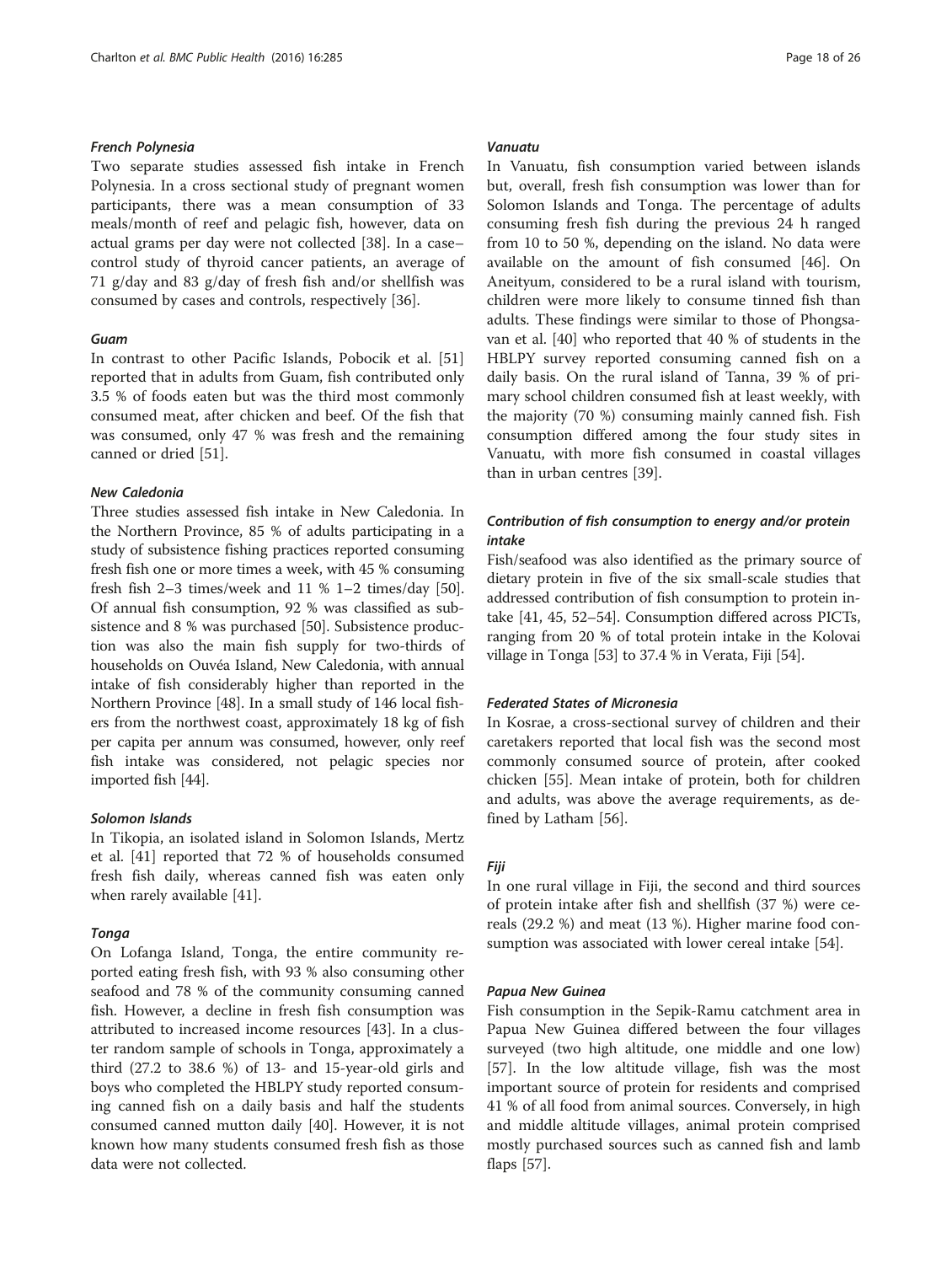### Solomon Islands

In Solomon Islands, a cross sectional study of adults from five villages in Roviana Lagoon found that most households consumed fish as the primary source of protein but did not give details of alternative protein sources [\[52](#page-24-0)]. Mertz et al. [[41](#page-24-0)] also reported fish as the primary source of protein among residents of Tikopia, a remote area in Solomon Islands. Just over half of households interviewed owned chickens, but meat from livestock was rarely eaten. Other sources of protein included canned fish and canned meat but these were rarely available.

#### Tonga

In Tonga, protein intake from fish was highest (20 %), followed by imported chicken (12 %) and mutton (11 %) [\[53](#page-24-0)].

#### Fish consumption and nutritional outcomes

Iodine status was reported in three studies [\[36](#page-23-0), [38](#page-24-0), [39\]](#page-24-0). In a case–control study of French Polynesians, inadequate iodine intake (<150 ug/day) was observed in 60 % of participants, with optimal iodine intake (150–299 ug/day) reported in only 30 % of participants. Subjects with thyroid cancer were 2.5 times more likely to have intakes of <75 µg/day compared to control subjects [[36\]](#page-23-0). The iodine concentration of umbilical cord blood of newborn babies also suggested that iodine intake was adequate in French Polynesian mothers [[38\]](#page-24-0). Fish intake of the women was assessed during pregnancy, with mean fish consumption reported as 33 meals per month (21.3 meals per month from reef fish and 11.5 meals per month from pelagic fish); fish intake varied little between women from different archipelagos. This suggests that fish was consumed daily, however, data on actual grams consumed per day were not collected [\[38](#page-24-0)]. Mean blood concentration of iodine varied between newborn babies from different archipelagos, with the highest mean concentration in the Iles Sous Le Vent (2.6 μmol/L) and the lowest in the Australes  $(0.46 \mu mol/L)$  [\[38](#page-24-0)].

Li et al. [[39\]](#page-24-0) assessed the iodine status of children on the Island of Tanna, Vanuatu, by measuring the level of urinary iodine excretion (UIE), and reported moderate population-level iodine deficiency (median UIE = 49 μg/ l). Only 30 % of participants reported consuming mostly fresh fish, with the remainder eating mainly canned fish.

In Kosrae, Micronesia, Englberger et al. [[55\]](#page-24-0) reported that the mean daily intake of total vitamin A for all infants was less than half of the requirements estimated by the WHO and the FAO [[55\]](#page-24-0). Yet both protein and fat intakes were above the estimated requirements and results were similar for infants' caretakers. Highest intakes of total vitamin A and retinol were found in Malem, one of four Kosrae municipalities. Informants in the ethnographic analysis suggested that a wider range of seafood was consumed in Malem, including whole small fish consumed with the liver which is a rich source of vitamin A [[55](#page-24-0)].

Assessing whole-of-diet against health outcomes was the approach used in five studies. A 'traditional' Polynesian dietary pattern, compared to a 'modern' dietary pattern, was shown to be associated with decreased risk of thyroid cancer in French Polynesia but the findings were no longer significant after accounting for several confounding variables including family history of thyroid cancer [[33](#page-23-0)]. In Samoa, the 'modern' dietary pattern, characterised by high intakes of processed foods, was significantly associated with an increased prevalence of metabolic syndrome [[58](#page-24-0)].

In Port Moresby, Papua New Guinea, two predominant dietary patterns were identified amongst a Naasioi migrant population [\[35](#page-23-0)]. Neither dietary pattern included high intakes of fresh fish but the 'traditional' dietary pattern was inversely associated with consumption of canned fish, rice and soft drinks [\[35](#page-23-0)]. Dietary patterns were not associated with body mass index (BMI) nor blood pressure [[35](#page-23-0)]. A study of three villages in Vanuatu reported that both consumption of canned fish and multiple fish/meat dishes per day were risk factors for obesity, defined by both BMI and percentage body fat. Canned fish could lead to obesity because it is most commonly packaged with oil or sauce providing a higher fat content than fresh fish. Again, fresh fish intake was not considered in the analysis [[59](#page-24-0)].

## Contribution of fishing activities to subsistence and/or cash income amongst Pacific Islanders

The degree to which individuals and households depended upon fishing for livelihood varied between and within PICTs. Four of the studies reviewed were conducted in Fiji, one of the more economically developed countries in the region [\[42](#page-24-0), [45, 60, 61\]](#page-24-0).

#### Federated States of Micronesia

Fishing as the primary source of income or food has been described in many PICTs however, this is not the case for all PICTs. Pohnpei, in the Federated States of Micronesia (FSM), is considered to be one of the urban centres currently experiencing the nutrition transition. It was found that 65 % of participants surveyed reported that one or more members of their household held a salaried position. Of the monthly household income, 77 % participants reported that household food expenditure made up half or more of the budget. In contrast, farming and fishing was the primary source of income in 8 % of participants and only 6 % relied on fishing alone [\[37\]](#page-23-0).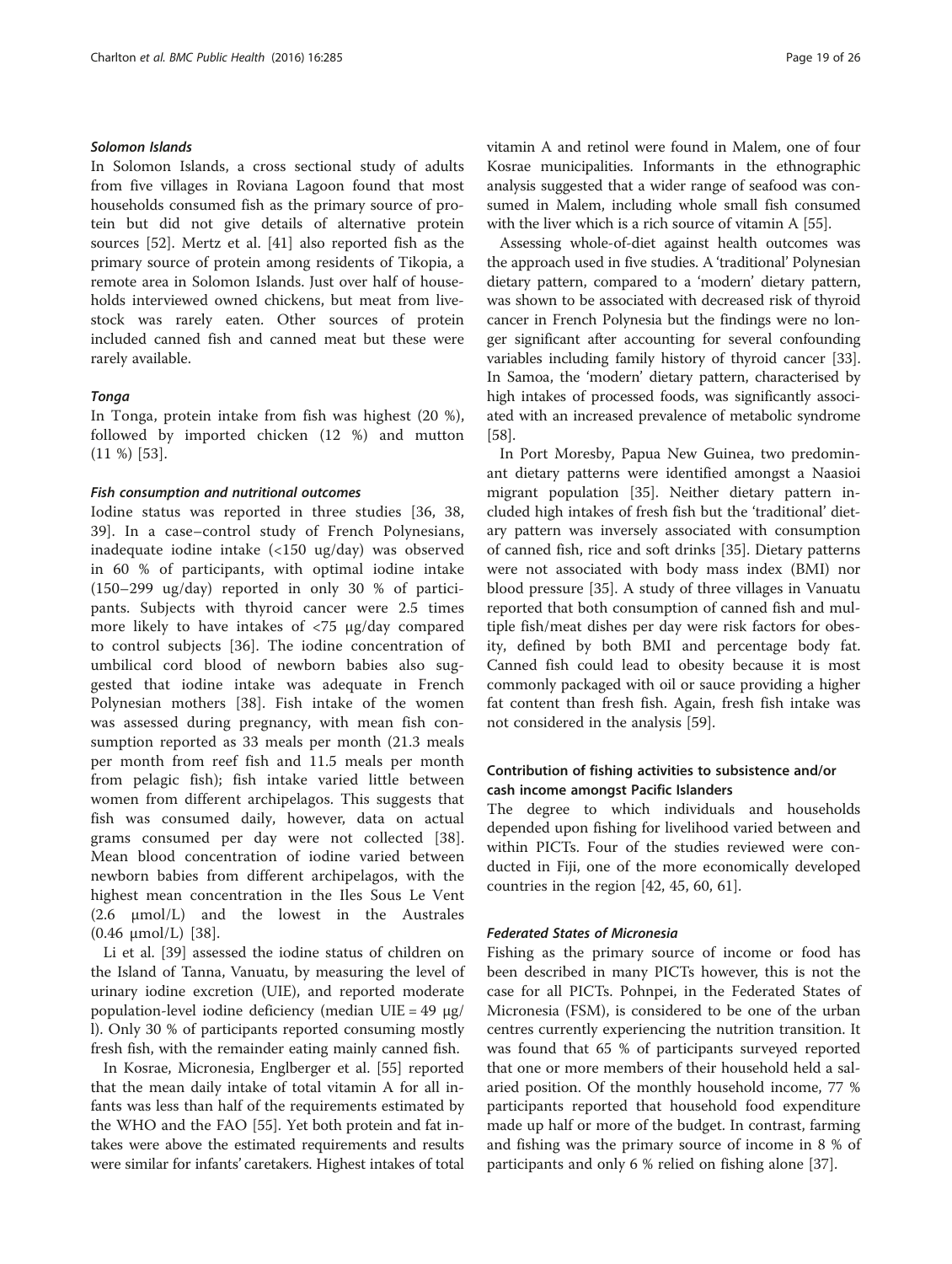#### Fiji

In the Navakavu fishing grounds in the south eastern area of Fiji, 88 % of households were involved in fishing activities. However, salaried work provided the most income and food for 32 % of households, while 27 % of households reported fishing as their most important resource [[60\]](#page-24-0). On the island of Vitu Levu, two contrasting villages were studied; firstly, Ucunivanua, where fishing is the primary income activity for 75 % of households. In Namatakula, the primary income source was provided from employment in local international hotels (fishing being primary income for only 10 % of households) [\[61](#page-24-0)]. Despite primary sources of income differing between the two villages, there was no significant difference in total monthly income.

Key informants, local fisherman and senior heads of households, from four islands in the Lau Province of Fiji identified a decreasing dependency on fishing activities for livelihood over the past decade. Current fishing activities continued primarily for subsistence purposes, with the exception of fishing activities on Yaroi where fish was more commonly sold. Only 7 % of households ranked fishing as the primary household occupation although almost all households remained engaged in fishing practices [[42](#page-24-0)]. In the most southerly Fijian Island group of Ono-i-Lau, also part of the Lau province, the economy was again predominantly subsistence and this had not changed between the two study periods of 1982 and 2002 [\[45](#page-24-0)]. While it was reported that time spent fishing had not significantly changed in the past 10 years, engagement in other forms of livelihood activities had increased including formal employment and animal husbandry [[42\]](#page-24-0). Fishing and gardens were the primary source of subsistence products but the key incomegenerating activities were sale of copra, seaweed farming and handicraft making. Income from these sources doubled between 1982 and 2002, but income remained insufficient at both time points to purchase sources of protein other than fish on a regular basis [[45\]](#page-24-0).

#### French Polynesia

In Moorea, French Polynesia, a subsistence economy of small-scale agriculture and fishing existed until about 1962 [\[62](#page-24-0)]. In a small sample of adults interviewed in 2002, over half reported dependence on lagoon fishing for at least half of their food and/or income [[62](#page-24-0)]. However, there has been an influx of tourism, and agricultural production for export markets, which have largely replaced local food production, including fishing.

#### Papua New Guinea

On the island of Ahus, Cinner et al. [\[63\]](#page-24-0) found that more than 76 % of participants ranked fishing as their primary occupation. Participants reported that the remoteness of the island meant that there were few opportunities to engage in other economic sectors such as agriculture. Maintenance of marine tenure rights was important to create a demand for fish from the mainland [\[63\]](#page-24-0).

#### Solomon Islands

The introduction of nearshore fishing aggregating devices (FADs) improved catch in four villages in Solomon Islands. These FADs contributed 31–45 % to the total annual catch and 26–58 % of the fish consumed annually [\[62](#page-24-0), [64](#page-24-0), [65\]](#page-24-0). The perceived benefits of FADs included provision of income through the sale of catch and improvements to diet through increased fish consumption [[64](#page-24-0)].

#### Tonga

The Island of Lofanga is a traditional Tongan community in which the cash economy remains limited. On this island, fisheries, ranked higher than agriculture and handicrafts for importance to income generation, and were considered vital to secure subsistence and fulfil social obligations. However, in 45 % of households studied, income was also received as financial remittances from relatives on other islands or overseas [[43](#page-24-0)].

#### Country case studies

To highlight the heterogeneous nature of Pacific Islands, three PICTs, one from each of the cultural sub-regions, were examined in further detail. Demographic, nutritional and fish indicators from Vanuatu, Kiribati and Tonga (Tables [6](#page-14-0), [7,](#page-15-0) and [8](#page-16-0)) demonstrate that fish consumption, as a percentage of total protein intake, varies considerably across the three cultural sub-regions. Fish consumption is much lower in Vanuatu, than in Kiribati and Tonga. This is presumably due to the relatively large population of Vanuatu and the limited area of coral reef capable of supporting coastal fisheries, resulting in low availability of fish per capita. The availability of beef cattle on some islands in Vanuatu, and the great importance of yams in the traditional diet, presumably also affect the role of fish in the nation's food system.

Nevertheless, the patterns of fish consumption evident from the case studies summarised in Tables [6](#page-14-0), [7](#page-15-0) and [8](#page-16-0) are representative of differences among the three subregions in general, with average national fish consumption in Micronesia and Polynesia, being much greater than in Melanesia [\[27\]](#page-23-0). The case studies support the data presented in the numerous individual country studies identified in this review and are used to present a succinct summary overview of factors influencing fish consumption patterns, food security and health status between the sub-regions.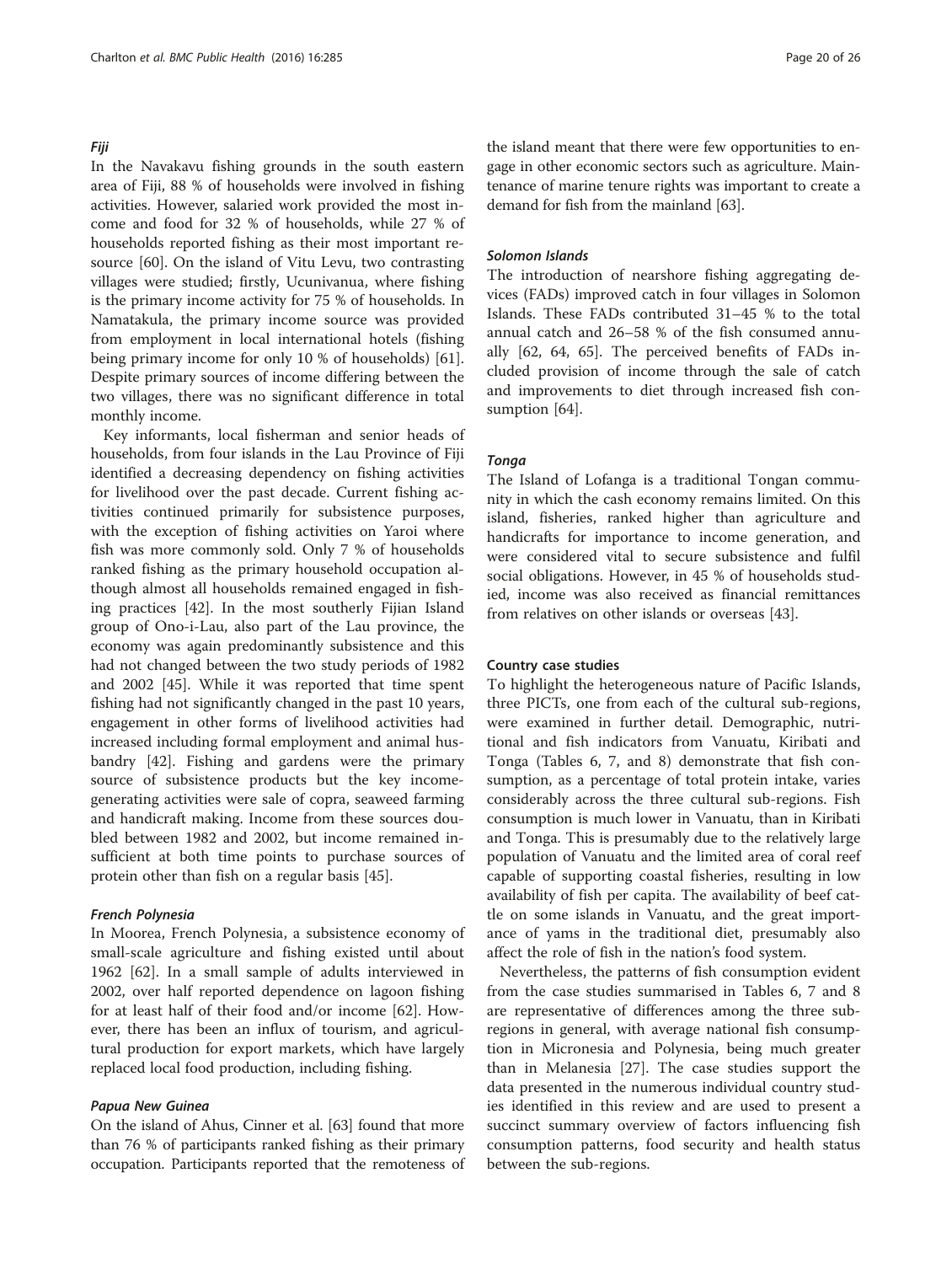## **Discussion**

This review confirms that fish is an important staple food in most Pacific Island countries and territories, and that subsistence and commercial fishing activities make essential contributions to both household and individual food security, particularly in rural areas. Estimates of per capita annual fish consumption ranged from 18 to 63 kg. The wide range of fish consumption can be attributed to variables such as geographical location (rural coastal villages versus urban centres), availability of alternative animal food sources (from both agriculture and imported foods) and whether the community has a subsistence or cashbased economy. These differences are highlighted in the three country case studies, showing higher fish consumption in Kiribati, one of the least developed PICTs.

Given the central contribution of fish to both dietary intakes and livelihoods in PICTs, it is noteworthy that our review identified only 29 relevant studies from 22 countries. Nationally representative data is sparse, and whole provinces and/or cultural groups are missing from the Melanesian countries. In a broader study, Bell et al. [[27\]](#page-23-0) used data from household income and expenditure surveys to quantify average national, rural and urban fish consumption per capita for 16 PICTs. Average national fish consumption ranged from 55 kg to 110 kg per person per year in eight PICTs, 3–6 times the average global consumption of  $\sim$ 18 kg per person per year [\[66](#page-24-0)]. Importantly, fish provided 50–90 % of dietary animal protein in rural areas across a wide range of PICTs.

With ongoing population growth, coastal fisheries based on coral reef ecosystems are not expected to yield sufficient fish to maintain per capita fish consumption in several PICTs [[27\]](#page-23-0). The rich tuna resources of the region will need to play a greater role in maintaining the food security of Pacific Island people [[31\]](#page-23-0). However, as urbanisation increases and urban centres become more focused on cash economies, the risk is that greater availability of imported, energy-dense, nutrient-poor foods will exacerbate the dual burden of malnutrition that includes micronutrient deficiencies and infectious diseases, accompanied by non-communicable diseases. Food security involves not only access to sufficient food, but also to nutritious food. Therefore, easy and affordable access to fish will be essential in order to provide growing PICT populations with healthy sources of food.

It has been estimated that for optimal nutrition, Pacific Islanders need to consume approximately 34–37 kg of fish per annum (based on WHO recommendation of 0.7 g protein/kg body weight/day and an assumption that fish will need to supply 50 % of required protein) [\[27](#page-23-0)]. Dependence on fish for protein is particularly high in rural areas where there is limited access to other sources of protein, such as imported meats, and in areas where animal grazing and husbandry is not viable [\[27](#page-23-0), [67\]](#page-24-0). Our review suggests that the majority of PICT communities for which data is presented consume sufficient protein to meet their nutritional requirements, however, a number of communities, particularly inland PNG, suffer from high rates of protein-energy malnutrition [\[68, 69\]](#page-24-0). For these communities, an increase in the availability of fish has particular potential to contribute to improved nutritional outcomes. However, the remote nature of communities in PNG poses many challenges to increasing access to fish [\[27](#page-23-0), [31](#page-23-0)]. To sustain recommended levels of fish consumption across the region as populations grow, new strategies are required to assist communities to obtain fish [\[27](#page-23-0), [31\]](#page-23-0). A recent paper published after completion of this review reported that fishing remained the most important livelihood for households in the Langalanga region of the Solomon Islands but that households were involved in a range of different livelihoods in order to produce food and/or generate income. The authors suggested that households in this region had the ability to adapt to changing circumstances but that fisheries management involving local stakeholders was needed in order to ensure that fisheries continue to be a major source of food and income[\[70\]](#page-24-0).

This review did not identify any reported interventions designed to test the hypothesis that increased availability of fish improves nutritional outcomes. Thus, our PICO question could not be answered directly. However, it is evident that fish is a highly nutritious food and that it provides a lean source of high biological value dietary protein as well as many essential fatty acids and micronutrients. In particular, the high iodine levels in fish and other seafood mean that improved access to increased fish availability may help prevent iodine deficiency, which remains highly prevalent in PICTs such as Fiji [[71\]](#page-24-0), PNG [[72\]](#page-24-0) and Vanuatu [\[39\]](#page-24-0). Improving iodine nutrition status through higher fish consumption may also contribute to the prevention of iodine-related diseases including goitre [\[39](#page-24-0)] and thyroid cancer [\[33, 36](#page-23-0), [73\]](#page-24-0). In addition, the review suggests that some species of small fish that are eaten whole are important for the prevention of Vitamin A deficiency [[30](#page-23-0)], which is highly prevalent in several PICTs including FSM [[74\]](#page-24-0), Kiribati [[75\]](#page-24-0), Marshall Islands [\[76](#page-24-0)], and PNG [[72](#page-24-0)].

Sources of oily fish provide docosahexanoeic acid, and consumption of these fish by Pacific Islanders [[38\]](#page-24-0) may be making an important contribution to cognitive development in utero (through maternal fish intake), as well as in young children [[30](#page-23-0)]. In other developing countries, such as Cambodia and Bangladesh, fish is an important source of calcium, iron and zinc [[30](#page-23-0)], but data on the contribution of these nutrients from fish in PICTs are not available. Overall, further research is required to determine the extent of other micronutrient deficiencies that may exist in PICTs, such as iron or calcium and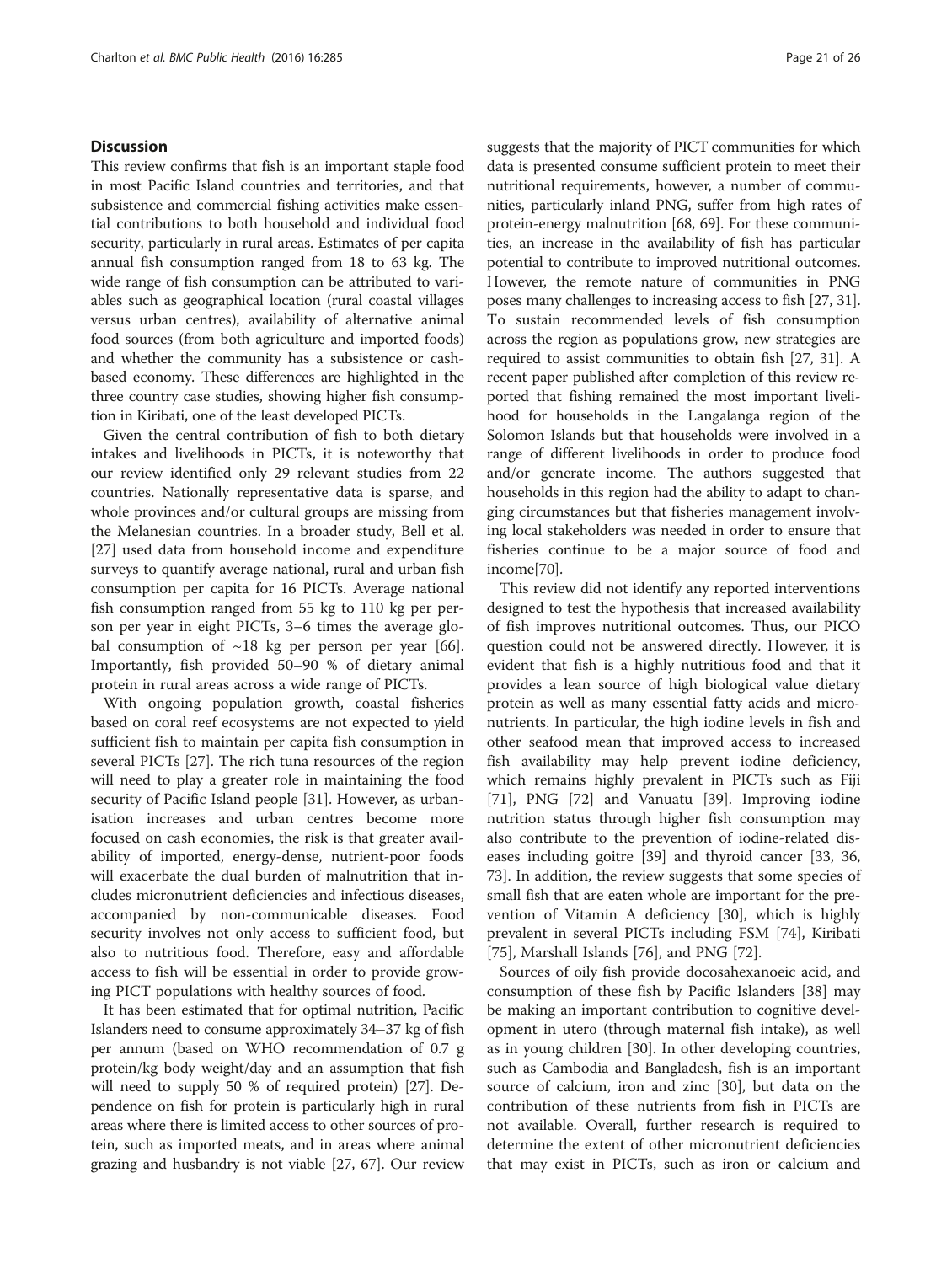how fish consumption may contribute to reducing the risk of such deficiencies.

#### Prevention and management of NCDs

Non-communicable diseases have been declared a crisis in the Pacific, and there are national response plans in place to address risk factors, particularly with regard to strategies to reduce population-level salt intake. Dietary survey work in Fiji identified the main sources of salt in the diet as salt (and MSG) added during cooking and at the table, as well as processed foods such as tinned fish and meat, biscuits, soy sauce, noodles, salty crisps and snacks, tinned fruit and vegetables, butter and bread [[77](#page-24-0)]. Country consultations and Food Frequency Questionnaires (FFQ) carried out in Fiji, Samoa, Kiribati and Cook Islands, have confirmed this [\[78](#page-24-0)]. Locally salted, preserved fish and meat, and meals eaten in and out of the home, such as Chinese dishes, soups and curries are also a common part of the diet in the region.

An increase in the availability of fresh fish offers an alternative to foods with a high salt content. Increasing access to fresh fish also offers an alternative to imported meats, many of which are energy-dense and high in saturated fat (e.g., frozen chicken, canned mutton, turkey tails and sausages). These energy-dense foods have been associated with the prevalence of chronic diseases and over-nutrition in PICTs, and their inclusion in emerging dietary patterns confirms this, as identified by studies identified in the current review.

'Modern' dietary patterns, characterised by high consumption of foods such as potato chips, cake, rice, instant noodles, soup, and low intakes of local foods, have been shown to be associated with an increased prevalence of metabolic syndrome [[58\]](#page-24-0). In contrast, 'traditional' Pacific Island dietary patterns high in fresh fish and seafood, as well as other local foods, such as coconut-based dishes, taro and papaya, have been associated with reduced prevalence of metabolic syndrome, increased HDL cholesterol and reduced waist circumference [\[58](#page-24-0)]. Heavy reliance on poor-quality imported foods [\[79](#page-24-0)] is exacerbating the genetic predisposition of people in FSM to obesity [\[80](#page-24-0)].

Whether fish is consumed fresh or canned needs to be considered. Findings have been inconsistent as to whether consumption of canned fish per se is a risk factor for obesity in PICTs. Data collected between 2001 and 2002 from rural Tongan communities reported that neither fresh fish nor canned fish were related to obesity [[81\]](#page-24-0). However, the more recent finding of Dancause et al. [[59\]](#page-24-0) that consumption of canned fish was a risk factor for obesity in Vanuatu warrants further consideration, in the context of the nutrition transition [[5\]](#page-23-0). Methodological limitations to dietary assessment should be noted;

Dancause et al. used a single 24 h recall, which may not be appropriate to determine usual intake. Further, a higher consumption of tinned fish may simply be a proxy measure for a greater reliance on processed foods in place of fresh fish, as populations become more urbanized and adopt more westernised eating patterns. Both the nutrient content and the preparation methods of tinned fish may also contribute to its association with obesity. Tinned fish canned in oil or sauce has higher fat content than most types of fresh fish [[82\]](#page-24-0) and will often be served with instant noodles and rice [\[59\]](#page-24-0). Packaged instant noodles are popular in Vanuatu [\[83](#page-24-0)] and across most PICTs, and their inclusion in the diet has been shown to be associated with increased risk of obesity. In comparison, fresh fish and meat more often accompany dishes prepared with traditional root crops and vegetables, which are less energy-dense. A heavy reliance on tinned fish in urban areas was reported during the first nutrition survey conducted in Vanuatu as long ago as 1951 [\[84\]](#page-24-0) and has since been observed in many other PICTs [[83, 85](#page-24-0), [86](#page-24-0)]. The Vanuatu Ministry of Health NCD survey in 1998 reported associations among obesity and daily consumption of non-traditional fat sources  $(OR = 2.19)$ , including oil, margarine/butter, milk, fresh meat, poultry, tinned meat, and tinned fish [[87\]](#page-24-0).

In short, it appears that any association of canned fish with obesity and NCDs may well be related to the foods eaten with canned fish, as well as the added oil or sauce used to preserve fish when canned [[59](#page-24-0)]. On its own, canned fish is a valuable alternative source of protein, when fresh fish is in short supply due to unfavourable fishing conditions. While fresh fish remains a major part of the diet in Vanuatu, it is not available in all areas and only seasonally in others as shown in Table [6](#page-14-0). It has been proposed, somewhat controversially, by Dancause et al. [[59](#page-24-0)] that fresh meat might be a better dietary option than tinned fish in some PICTs, at least from the point of view of preventing NCDs. This requires further investigation with well designed intervention studies, but is considered impractical due to the limited scope for grazing cattle in most PICTs, as well as lack of refrigeration for storage. Animal husbandry (chickens and pigs) is already practiced widely but may have limited potential for further expansion due to the high costs of imported feeds.

The challenge is to encourage Pacific Islanders to maintain traditional dietary patterns in the face of urbanisation accompanied by the nutrition transition. To date, there have been surprisingly few publications on interventions in this regard. In FSM, a health promotion programme that encouraged the consumption of local foods, including banana, taro and breadfruit, demonstrated increased dietary diversity through higher consumption of local foods and a decrease in consumption of imported foods (such as rice) [\[91\]](#page-25-0). Such efforts could be used to promote the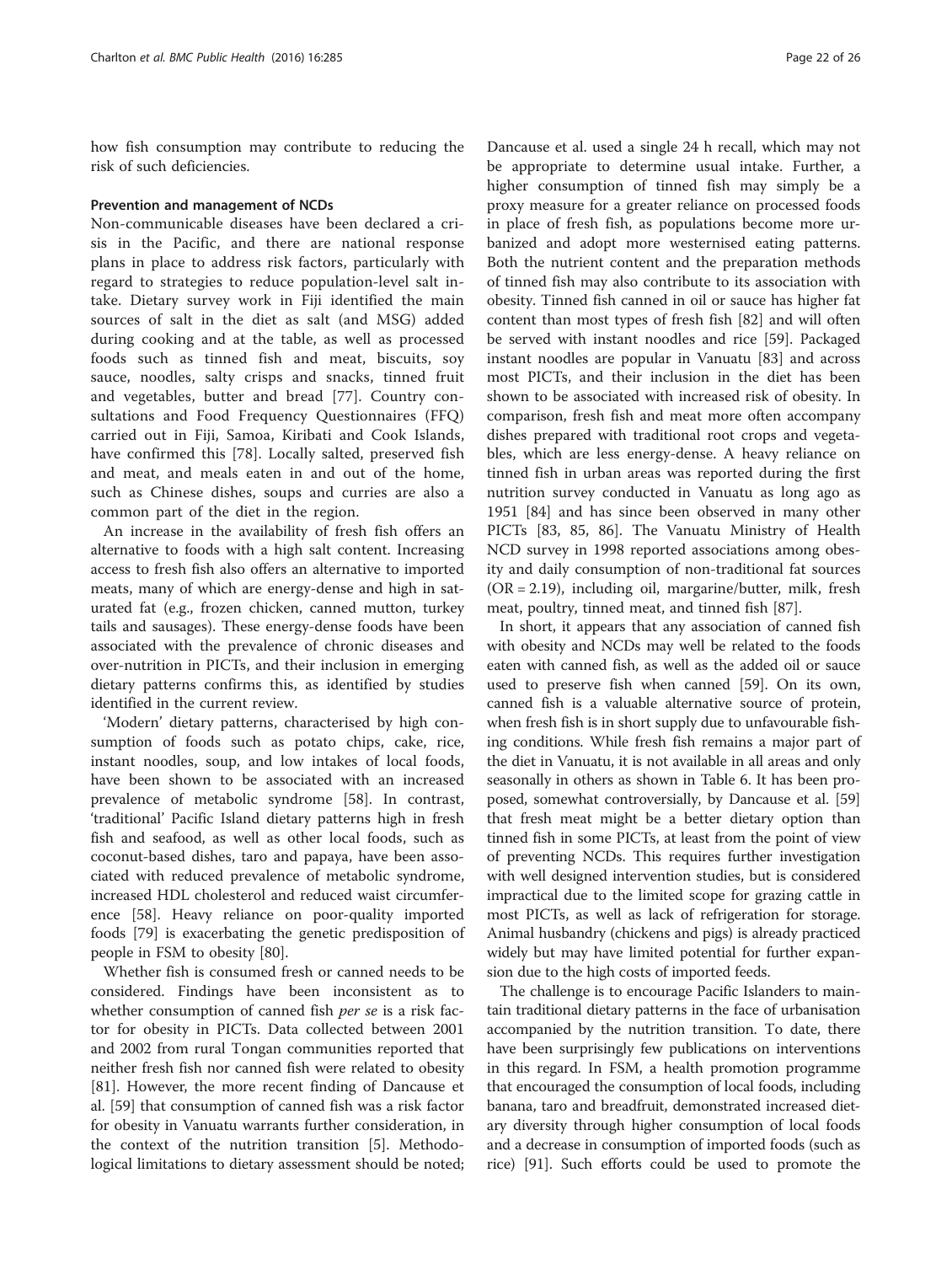consumption of fresh fish in areas where intake of imported meats has become increasing prevalent.

### Food security

Fishing is critical to household food security in PICTs through subsistence production and income generation (which allows food purchases) especially for communities that have limited opportunity to engage in other agricultural or economic sectors to produce food and/or income [\[63](#page-24-0), [88](#page-24-0)]. For example, although Fiji is one of the more developed PICTs, both subsistence and commercial fisheries remain an important source of food and livelihoods [\[60](#page-24-0)].

In 2010, at the Pacific Food Summit, a Framework for Action on Food Security in the Pacific was developed with four goals aligned to the WHO's four pillars for food security. The first goal, availability of food, has been addressed to some extent in the literature, with predictions that the majority of PICTs will have sufficient fish for local consumption and commercial activities, as long as Pacific Island governments provide greater access to regional tuna resources and the bycatch from industrial fishing operations for local consumption [[31\]](#page-23-0). Even so, inter-annual variation in where bycatch is landed by fishing fleets could cause temporary shortfalls in fish supply in some urban centres [[88\]](#page-24-0).

Strategies such as increasing nearshore FADs have shown promise in terms of how increased availability of tuna and other large pelagic fish can help provide the protein that communities need for food security and nutrition [[65](#page-24-0)], however appropriate monitoring and management is required. Strategies based on facilitating the supply of locally-canned tuna to the large inland population of PNG have yet to be developed in any detail but are much needed [\[27, 31\]](#page-23-0).

The overview study by Bell et al. [[27](#page-23-0)] showed that  $\sim$ 50– 90 % of fish consumed in rural areas of PICTs was obtained through subsistence fishing. Other research done by the Coastal Fisheries Programme at the Secretariat of the Pacific Community [[89\]](#page-24-0) shows that an average of ~50 % of surveyed coastal households in 17 PICTs derived their first or second source of income from catching or selling fish.

However, there is limited research relating to two of the other goals, namely access to food and food utilisation. These goals are concerned with households' ability to grow or buy foods to meet dietary requirements for good health [\[90\]](#page-24-0). The fourth goal, relating to stability of food systems, is beyond the scope of this literature review.

When planning policies and interventions to increase availability of fish, ease of access to fish, and utilization of fish in PICTs, it is important to consider other factors

that may affect food intake. A lack of nutrition education and a decrease in knowledge of traditional food sources in several PICTs also means that many Pacific Islanders do not have the knowledge or skills to make food choices that will benefit their health [[55, 59,](#page-24-0) [91](#page-25-0), [92](#page-25-0)]. This is increasingly problematic as more imported unhealthy foods become readily available. Qualitative evidence suggests imported, foods such as canned meats may be increasingly preferred by Pacific Islanders over local foods, such as fresh fish, because they are associated with wealth and status [\[37](#page-23-0)]. The ability to purchase imported foods is increasing for at least two reasons. First, more PICT communities are moving away from a subsistence to a cash-based economy. Second, increased migration to urban centres reduces opportunities for people to grow their own food, or have access to fish when it is difficult to transport them from remote areas to urban markets.

One of the limitations of this review is that the reported findings of detailed studies on consumption of fish are based on only a few of the PICTs, and primarily in coastal areas. Evidence from many PICTs has been limited to information derived from household income and expenditure surveys [[27](#page-23-0)], with little data on the factors determining access to fish and use of fish at a local level. In addition, the majority of articles included in this review were cross-sectional, with only one longitudinal study and one case–control study. Comparison of fish consumption was also limited because measurement of fish consumption differed between studies in terms of daily frequency, meals per month and daily amount. No intervention studies were found assessing the effect of fish consumption on improved dietary intakes or health outcomes.

Finally, a lack of co-ordinated approaches between fisheries and health ministries has been acknowledged by the Secretariat of Pacific Communities (SPC) [[93](#page-25-0)]. This has hindered the development of integrated policies designed to achieve food security through improved management and sustainability of coastal fisheries, while at the same time preventing NCDs. Such approaches are a priority for the region and will require inter-sectoral dialogue and partnership.

## Conclusions

Recent literature confirms assumptions that fishing remains a major contribution to food security in Pacific Island countries and territories, through subsistence production and income generation (which allows food purchases). However, there is a paucity of research on how maintaining and/or improving fish consumption benefits the nutritional quality of the diets and health status of Pacific Islanders as they contend with the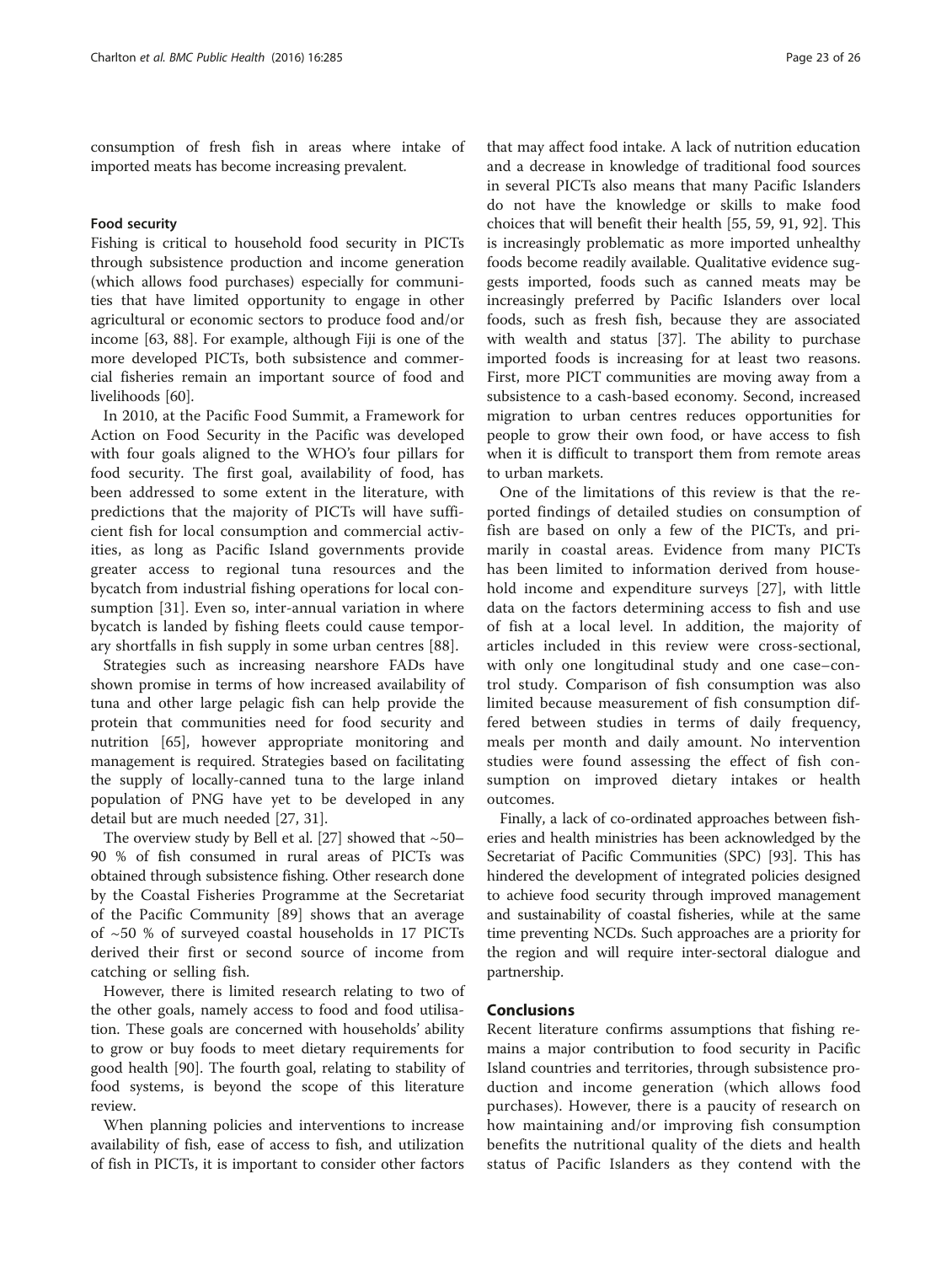<span id="page-23-0"></span>ongoing nutrition transition resulting from the influx of foods that are high in fat, sugar and salt. Given the significance of fish to food security and livelihoods, it is time for the region to develop a more integrated and coordinated approach to fisheries, health and food policy that identifies research priorities within national development challenges. A research and policy framework is required that addresses looming food security and public health crises caused by declining fisheries productivity, coastal fisheries management, increasing populations, and rising NCDs.

#### Abbreviations

BMI: body mass index; NCDs: non communicable diseases; PICO: population, intervention, comparator, outcome; PICT: Pacific Island countries and territories.

#### Competing interests

The authors declare that they have no competing interests.

#### Authors' contributions

KC, QH and JR conceptualised the review, designed the PICO question and developed the search strategy. EG and JR conducted the literature search and summarised the review articles. EG prepared the first draft of the article. All authors contributed to synthesis of the results and editing of the final manuscript. All authors read and approved the final manuscript.

#### Acknowledgments

This study was supported by a research grant from the Global Challenges programme at the University of Wollongong.

#### Author details

<sup>1</sup>School of Medicine, University of Wollongong, Wollongong, NSW 2522, Australia. <sup>2</sup>School of Health and Society, University of Wollongong, Wollongong, NSW 2522, Australia. <sup>3</sup>Australian National Centre for Ocean Resources and Security (ANCORS), University of Wollongong, Wollongong, NSW 2522, Australia. <sup>4</sup>Betty and Gordon Moore Center for Science and Oceans, Conservation International, Arlington, VA 22202, USA.

#### Received: 6 August 2015 Accepted: 14 March 2016 Published online: 24 March 2016

#### References

- 1. Barnett J. Dangerous climate change in the Pacific Islands: food production and food security. Reg Environ Chang. 2011;11 Suppl 1:229–37.
- 2. Secretariat of the Pacific Community Statistics for Development Division. Population and Demographic Indicators Update. 2013. 9 Feb 2015]; Available from: [http://www.spc.int/sdd/.](http://www.spc.int/sdd/)
- Secretariat of the Pacific Community, Pocket Statistical Summary 2013. Noumea, New Caledonia: SPC; 2013.
- 4. United Nations Conference on Trade and Development. United Nations list of least developed countries. 2013. [cited 2015 20 April]; Available from: [http://unctad.org/en/Pages/ALDC/Least%20Developed%20Countrie](http://unctad.org/en/Pages/ALDC/Least%20Developed%20Countries/UN-list-of-Least-Developed-Countries.aspx) [s/UN-list-of-Least-Developed-Countries.aspx.](http://unctad.org/en/Pages/ALDC/Least%20Developed%20Countries/UN-list-of-Least-Developed-Countries.aspx)
- 5. Popkin BM. Global nutrition dynamics: the world is shifting rapidly toward a diet linked with noncommunicable diseases. Am J Clin Nutr. 2006;84(2):289–98.
- 6. Snowdon W et al. Processed foods available in the Pacific Islands. Glob Health. 2013;9:1.
- 7. Estime MS, Lutz B, Strobel F. Trade as a structural driver of dietary risk factors for noncommunicable diseases in the Pacific: an analysis of household income and expenditure survey data. Glob Health. 2014;10:48.
- Thow AM et al. Trade and the nutrition transition: strengthening policy for health in the pacific. Ecol Food Nutr. 2011;50(1):18–42.
- Taylor R et al. Dietary intake, exercise, obesity and noncommunicable disease in rural and urban populations of three Pacific Island countries. J Am Coll Nutr. 1992;11(3):283–93.
- 10. Hodge AM, Dowse GK, Toelupe P. Dramatic increase in the prevalence of obesity in western Samoa over the 13 year period 1978–1991. Int J Obes Relat Metab Disord. 1994;18(6):419–28.
- 11. Hughes RG, Lawrence MA. Globalisation, food and health in Pacific Island countries. Asia Pac J Clin Nutr. 2005;14(4):298–306.
- 12. Prentice AM. The emerging epidemic of obesity in developing countries. Int J Epidemiol. 2006;35(1):93–9.
- 13. Finucane MM et al. National, regional, and global trends in body-mass index since 1980: systematic analysis of health examination surveys and epidemiological studies with 960 country-years and 9 · 1 million participants. Lancet. 2011;377:557–67.
- 14. World Health Organisation (WHO). Noncommunicable diseases country profiles 2011. France: WHO global report; 2011.
- 15. World Health Organisation Representative Office in the South Pacific. Noncommunicable diseases South Pacific situation summary. 2015. [cited 2015 4 June]; Available from: [http://www.wpro.who.int/southpacific/](http://www.wpro.who.int/southpacific/programmes/healthy_communities/noncommunicable_diseases/page/en/) [programmes/healthy\\_communities/noncommunicable\\_diseases/page/en/.](http://www.wpro.who.int/southpacific/programmes/healthy_communities/noncommunicable_diseases/page/en/)
- 16. Coyne T. Lifestyle diseases in Pacific communities. Noumea: Secretariat of the Pacific Community; 2000.
- 17. Knowles J. Review of the nutrition situation in fourteen Pacific Island countries: constraints and opportunities. Bangkok: United Nations Children's Fund East Asia and Pacific Office; 2005.
- 18. Allen L. Anemia and iron deficiency: effects on pregnancy outcome. Am J Clin Nutr. 2000;71:1280S–4S.
- 19. Sachdev HP, Gera T, Nestel P. Effect of iron supplementation on mental and motor development in children: systematic review of randomised controlled trials. Public Health Nutr. 2005;8(2):117–32.
- 20. Hughes R. The Feasibility of micronutrient (iron) food fortification in Pacific Island countries. Philippines: World Health Organisation Western Pacific Regional Office; 2006.
- 21. Bosu, W.K., An overview of the nutrition transition in West Africa: implications for non-communicable diseases. Proceedings of the Nutrition Society; 2014
- 22. Conde WL, Monteiro CA. Nutrition transition and double burden of undernutrition and excess of weight in Brazil. Am J Clin Nutr. 2014;100(6): 1617S–22S.
- 23. Rivera JA et al. Nutrition transition in Mexico and in other Latin American countries. Nutr Rev. 2004;62(7 II):S149–57.
- 24. Tzioumis E, Adair LS. Childhood dual burden of under- and over-nutrition in low- and middle-income countries: a critical review. Food Nutr Bull. 2014; 35(2):230–43.
- 25. Winichagoon P. Transition of maternal and child nutrition in Asia: implications for public health. Curr Opin Clin Nutr Metab Care. 2015;18(3):312–7.
- 26. Oddo V et al. Predictors of maternal and child double burden of malnutrition in rural Indonesia and Bangladesh. Am J Clin Nutr. 2012;95(4):951–8.
- 27. Bell JD et al. Planning the use of fish for food security in the Pacific. Mar Policy. 2009;33(1):64–76.
- 28. Béné C et al. Feeding 9 billion by 2050 putting fish back on the menu. Food Security. 2015;7(2):261–74.
- 29. Kawarazuka N, Bene C. The potential role of small fish species in improving micronutrient deficiencies in developing countries: building evidence. Public Health Nutr. 2011;14(1):1927–38.
- 30. Kawarazuka N. The contribution of fish intake, aquaculture, and small-scale fisheries to improving nutrition: a literature review, in The WorldFish center working paper No.2106. Malaysia: The World Fish Center; 2010.
- 31. Bell JD et al. Diversifying the use of tuna to improve food security and public health in Pacific Island countries and territories. Mar Policy. 2015;51:584–91.
- 32. Moher D et al. Preferred reporting items for systematic reviews and metaanalyses: the PRISMA statement. Ann Intern Med. 2009;151(4):264–9. w64.
- 33. Clero E et al. Dietary patterns, goitrogenic food, and thyroid cancer: a case– control study in French Polynesia. Nutr Cancer. 2012;64(7):929–36.
- 34. Vengiau G et al. Associations of socioeconomic status with diet and physical activity in migrant Bougainvilleans in Port Moresby, Papua New Guinea. Ecol Food Nutr. 2014;53(5):471–83.
- 35. Vengiau G et al. Diet and physical activity among migrant Bougainvilleans in Port Moresby, Papua New Guinea: association with anthropometric measures and blood pressure. Am J Hum Biol. 2012;24(5):716–8.
- 36. Clero E et al. Dietary iodine and thyroid cancer risk in French Polynesia: a case–control study. Thyroid. 2012;22(4):422–9.
- 37. Corsi A et al. A participatory assessment of dietary patterns and food behavior in Pohnpei, Federated States of Micronesia. Asia Pac J Clin Nutr. 2008;17(2):309–16.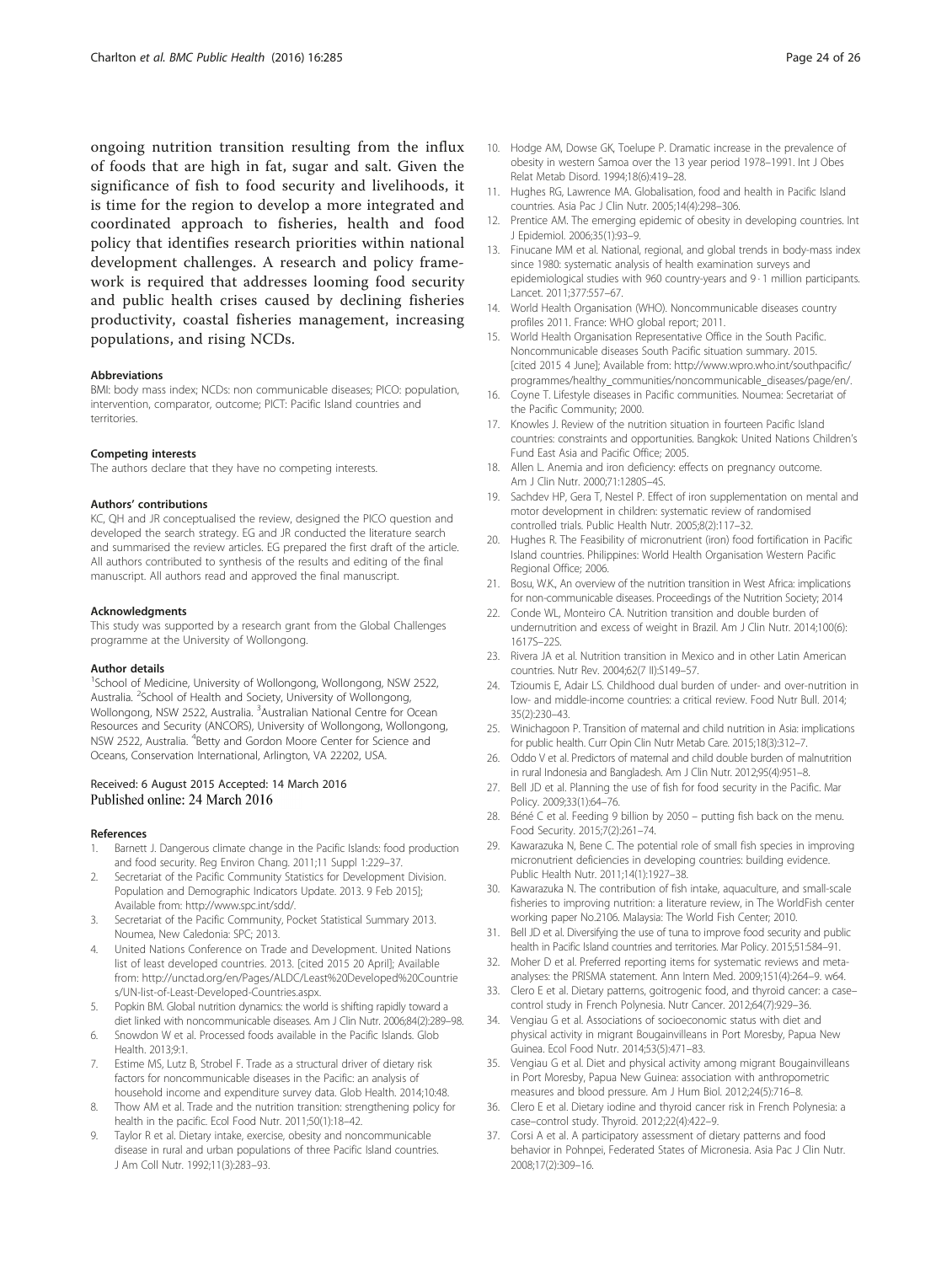- <span id="page-24-0"></span>38. Dewailly E et al. High fish consumption in French Polynesia and prenatal exposure to metals and nutrients. Asia Pac J Clin Nutr. 2008;17(3):461–70.
- 39. Li M et al. Iodine nutritional status of children on the island of Tanna, Republic of Vanuatu. Public Health Nutr. 2009;12(9):1512–8.
- 40. Phongsavan P et al. Health behaviour and lifestyle of Pacific youth surveys: a resource for capacity building. Health Promot Int. 2005;20(3):238–48.
- 41. Mertz O et al. Sustainable land use in Tikopia: food production and consumption in an isolated agricultural system. Singap J Trop Geogr. 2010;31(1):10–26.
- 42. Turner RA et al. Declining reliance on marine resources in remote South Pacific societies: ecological versus socio-economic drivers. Coral Reefs. 2007; 26(4):997–1008.
- 43. Kronen M, Bender A. Assessing marine resource exploitation in Lofanga, Tonga: one case study - two approaches. Hum Ecol. 2007;35(2):195–207.
- 44. Guillemot N et al. Characterization and management of informal fisheries confronted with socio-economic changes in New Caledonia (South Pacific). Fish Res. 2009;98(1–3):51–61.
- 45. Kuster C, Vuki VC, Zann LP. Long-term trends in subsistence fishing patterns and coral reef fisheries yield from a remote Fijian island. Fish Res. 2005;76(2):  $221 - 8$
- 46. Dancause KN et al. Behavioral changes associated with economic development in the South Pacific: health transition in Vanuatu. Am J Hum Biol. 2011;23(3):366–76.
- 47. Craig P, Green A, Tuilagi F. Subsistence harvest of coral reef resources in the outer islands of American Samoa: modern, historic and prehistoric catches. Fish Res. 2008;89(3):230–40.
- 48. Léopold M, Ferraris J, Labrosse P. Assessment of the reliability of fish consumption as an indicator of reef fish catches in small Pacific Islands: the example of Ouvea Island in New Caledonia. Aquat Living Resour. 2004;17(2): 119–27.
- 49. Smith BJ et al. Body mass index, physical activity and dietary behaviours among adolescents in the Kingdom of Tonga. Public Health Nutr. 2007; 10(2):137–44.
- 50. Labrosse P, Ferraris J, Letourneur Y. Assessing the sustainability of subsistence fisheries in the Pacific: the use of data on fish consumption. Ocean Coast Manag. 2006;49(3–4):203–21.
- 51. Pobocik RS, Trager A, Monson LM. Dietary patterns and food choices of a population sample of adults on Guam. Asia Pac J Clin Nutr. 2008; 17(1):94–100.
- 52. Aswani S, Furusawa T. Do marine protected areas affect human nutrition and health? A comparison between villages in Roviana, Solomon Islands. Coast Manag. 2007;35(5):545–65.
- 53. Konishi S et al. Energy and nutrient intake of Tongan adults estimated by 24-hour recall: the importance of local food items. Ecol Food Nutr. 2011; 50(4):337–50.
- 54. Hedges R, Rush E, Aalbersberg W. Correspondence between human diet, body composition and stable isotopic composition of hair and breath in Fijian villagers. Isot Environ Health Stud. 2009;45(1):1–17.
- 55. Englberger L et al. Vitamin A intake and factors influencing it amongst children and caretakers in Kosrae, Micronesia. Ecol Food Nutr. 2005;44(4): 307–38.
- 56. Latham MC. Human nutrition in the developing world. Rome: Food and Agriculture Organisation of the United Nations; 1997.
- 57. Van der Heijden P. Sources of animal protein in meals of the population of the Sepik-Ramu catchment. Sci New Guinea. 2006;28(1–3):3–8.
- 58. DiBello JR et al. Dietary patterns are associated with metabolic syndrome in adult Samoans. J Nutr. 2009;139(10):1933–43.
- 59. Dancause KN et al. Behavioral risk factors for obesity during health transition in Vanuatu, south pacific. Obesity. 2013;21(1):e98–e104.
- 60. O'Garra T. Economic valuation of a traditional fishing ground on the coral coast in Fiji. Ocean Coast Manag. 2012;56:44–55.
- 61. Middlebrook R, Williamson JE. Social attitudes towards marine resource management in two Fijian villages. Ecol Manag Restor. 2006;7(2):144–7.
- 62. Walker BLE, Robinson MA. Economic development, marine protected areas and gendered access to fishing resources in a Polynesian lagoon. Gender, Place Cult. 2009;16(4):467–84.
- 63. Cinner JE, Marnane MJ, McClanahan TR. Conservation and community benefits from traditional coral reef management at Ahus Island, Papua New Guinea. Conserv Biol. 2005;19(6):1714–23.
- 64. Albert JA et al. The contribution of nearshore fish aggregating devices (FADs) to food security and livelihoods in Solomon Islands. PLoS One. 2014; 9(12):e115386.
- 65. Albert S et al. Indicators of coral reef ecosystem recovery following reduction in logging and implementation of community-based management schemes in the Solomon Islands. Pac Conserv Biol. 2014;20(1):75–85.
- 66. FAO Fisheries and Aquaculture Department. The state of world fisheries and aquaculture 2012. Rome: Food and Agriculutre Organization of the United Nations; 2012.
- 67. Cinner J. Socioeconomic factors influencing customary marine tenure in the Indo-Pacific. Ecol Soc. 2005;10:1.
- 68. Keeble R, Keeble J. Nutritional study of the 1–4 year old population of the Lower Jimi Valley, Western Highlands Province, Papua New Guinea. P N G Med J. 2006;49(3–4):156–61.
- 69. Aipit S, Aipit J, Laman M. Malnutrition: a neglected but leading cause of child deaths in Papua New Guinea. Lancet Global Health. 2014;2(10):e568.
- 70. Sulu RJ et al. Livelihoods and fisheries governance in a contemporary Pacific Island setting. PLoS One. 2015;10(11):e0143516.
- 71. Food and Agricultural Organisation of the United Nations. Nutrition country profiles - Fiji. Rome: Food and Agricultural Organisation of the United Nations; 2003.
- 72. Food and Agricultural Organisation of the United Nations. Nutrition country profiles - Papua New Guinea. Rome: Food and Agricultural Organisation of the United Nations; 2003. Available at: [ftp://ftp.fao.org/es/esn/nutrition/ncp/](ftp://ftp.fao.org/es/esn/nutrition/ncp/pngmap.pdf) [pngmap.pdf.](ftp://ftp.fao.org/es/esn/nutrition/ncp/pngmap.pdf) Accessed 17 Mar 2016.
- 73. Wook JC, Jeongseon K. Factors and the risk of thyroid cancer: a review. Clin Nutr Res. 2014;3(2):75–88.
- 74. Englberger L et al. Vitamin a deficiency among children —federated States of Micronesia, 2000. MMWR Weekly. 2001;50(24):509–12.
- 75. Government of Kiribati and United Nations Children's Fund. Kiribati a situation analysis of children, women and youth. Fiji: United Nations Children's Fund Pacific Office; 2005.
- 76. Palafox NA et al. Relationship of vitamin a deficiency, iron deficiency, and inflammation to anemia among preschool children in the Republic of the Marshall Islands. Eur J Clin Nutr. 2004;58(10):1396–401.
- 77. Christoforou A et al. Progress on salt reduction in the Pacific Islands: from strategies to action. Heart Lung Circ. 2015;24(5):503–9.
- 78. Webster J et al. Costeffectiveness of reducing salt intake in the Pacific Islands: protocol for a before and after intervention study. BMC Public Health. 2014;14:107–14.
- 79. Keighley ED, McGarvey ST, Quested C, McCuddin C, Viali S, Maga U. Nutrition and health in modernizing Samoans: temporal trends and adaptive perspectives. In: Ohtsuka R, Ulijaszek SJ, editors. Health change in the Asia-Pacific: biocultural and epidemiological approaches. Cambridge (UK): Cambridge University Press; 2007. p. 147–91.
- Cassels S. Overweight in the pacific: links between foreign dependence, global food trade, and obesity in the federated States of Micronesia. Glob Health. 2006;2:10.
- 81. Kronen M. Fishing for fortunes? A socio-economic assessment of Tonga's artisanal fisheries. Fish Res. 2004;70(1):121–34.
- 82. Dignan C et al. The Pacific Islands food composition tables. 2nd ed. Rome: Food and Agricultural Organisation of the United Nations; 2004.
- 83. Thaman RR. Deterioration of traditional food systems, increasing malnutrition and food dependency in the Pacific Islands. J Food Nutri. 1982; 39(3):109–21.
- 84. Malcolm S. Nutrition investigations in the New Hebrides. Noumea, New Caledonia: Report On Research Conducted In the New Hebrides During 1951 Under Commission Project H.2-H.5; 1952. p. 55.
- 85. Coyne T, Badcock J, Taylor R. The effect of urbanisation and western diet on the health of Pacific Island populations. Suva, Fiji: South Pacific Commission; 1984.
- 86. World Health Organisation. Diet, food supply and obesity in the Pacific. Geneva: World Health Organization Regional Office for the Western Pacific; 2003.
- 87. Carlot-Tary M. 1998 Vanuatu non-communicable disease survey report. Noumea: Secretariat of the Pacific Community; 2000.
- Kronen M et al. Socio-economic drivers and indicators for artisanal coastal fisheries in Pacific Island countries and territories and their use for fisheries management strategies. Mar Policy. 2010;34(6):1135–43.
- Pinca, S., et al., Regional assessment report: profiles and results from survey work at 63 sites across 17 Pacific Island Countries and Territories. Noumea, New Caledonia: Pacific Regional Oceanic and Coastal Fisheries Development Programme (PROCFish/C/CoFish). 2010.
- 90. Food Secure Pacific Working Group & Pacific Food Summit, Towards a food secure Pacific. Framework for action on food security in the Pacific. Vanuatu: SPC; 2010.